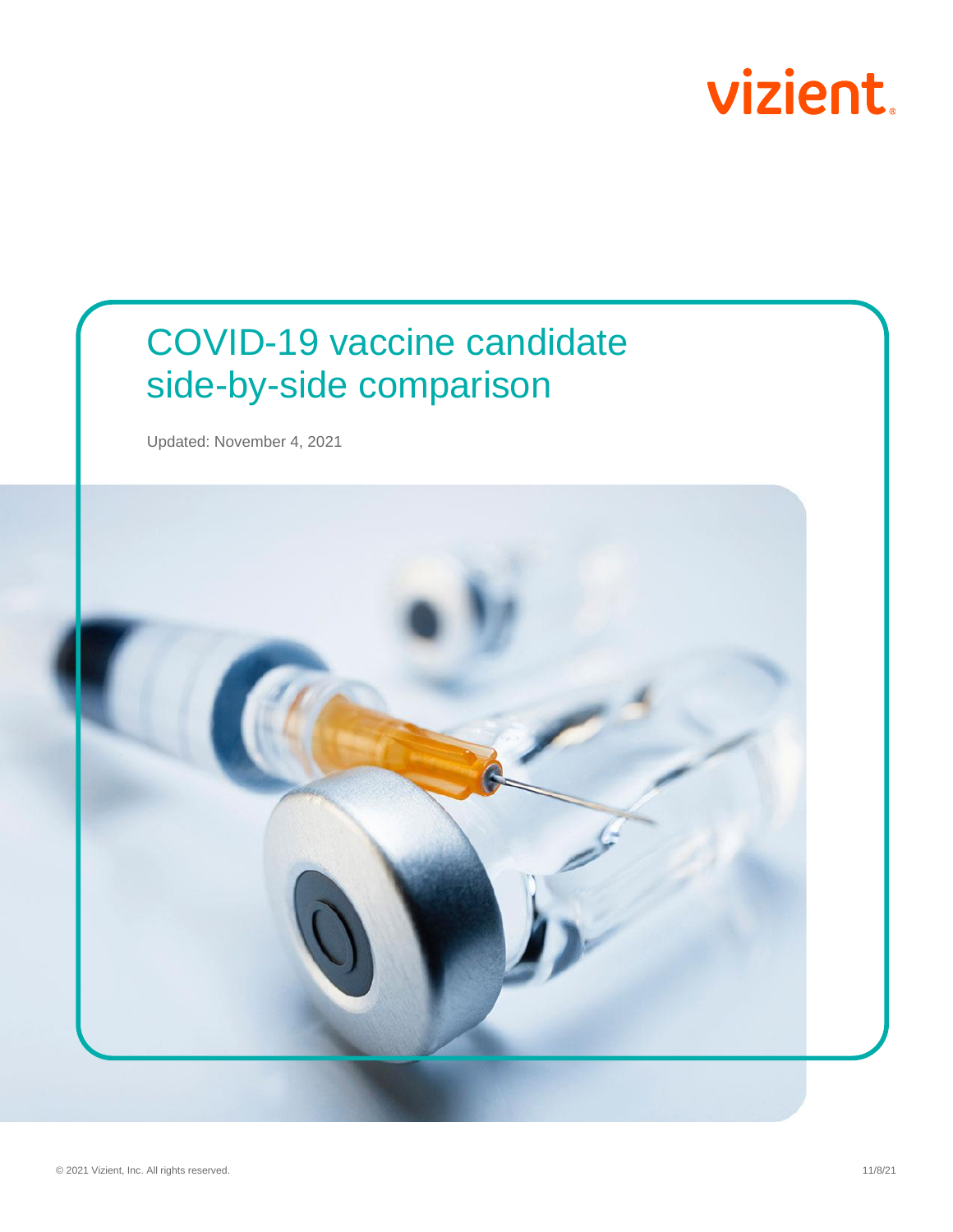**Disclaimer:** The information contained in this document is intended for informational purposes only and is in no way intended to be a substitute for or in any manner to be construed as medical or clinical advice for any patient in your care. The authors, editors, reviewers, contributors and publishers cannot be held responsible for the accuracy or continued accuracy of the information or for any errors or omissions in the document or for any consequences in the form of liability, loss, injury, or damage incurred as a result of the use and application of any of the information, either directly or indirectly. All medical and clinical decisions regarding any patient's care are the responsibility of the patient's physician.

The information contained throughout this document is confidential and proprietary in nature to Vizient, Inc. Use or distribution of this information without Vizient's express written permission is prohibited.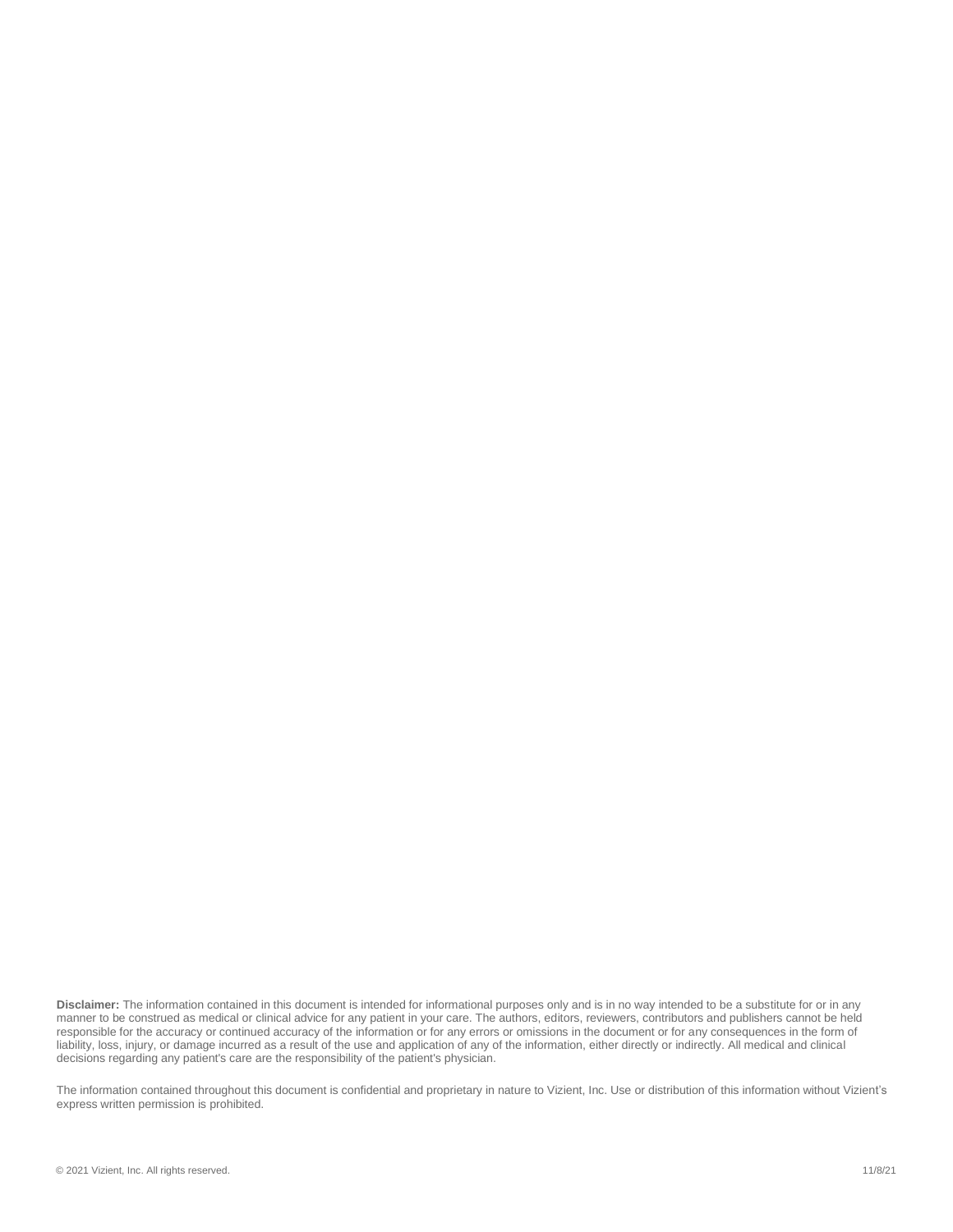## **Summary of changes since last publication (update: November 4, 2021)**

- Added information on a booster dose in non-immunocompromised individuals.
- Added information on heterologous (mix and match) boosters.
- Added information on approval of BioNTech/Pfizer vaccine for pediatric patients aged 5-11 years, including descriptive 2-month efficacy analysis.
- Added information on orange cap (pediatric) BioNTech/Pfizer vaccine formulation (10 mcg/0.2 mL).
- Updated the number of myocarditis/pericarditis cases reported to VAERS in association with mRNA vaccine and included crude incidence rates from Ontario, Canada, and Israel.
- Added information from VAERS on crude incidence rates of GBS with Janssen vaccine.
- Added 6-month efficacy data for Moderna vaccine.
- Updated VE data for Moderna, BioNTech/Pfizer, and Janssen vaccine against Delta variant (Kaiser and VA studies).
- Added CPT codes for booster doses and pediatric BioNTech/Pfizer formulation first and second doses.
- Removed AstraZeneca vaccine information.
- Removed expanded vaccine summary.

Expanded vaccine summary is available upon request by emailing [pharmacyquestions@vizientinc.com.](file:///C:/Users/NHESSER/AppData/Local/Microsoft/Windows/INetCache/Content.Outlook/E9KMH95J/pharmacyquestions@vizientinc.com)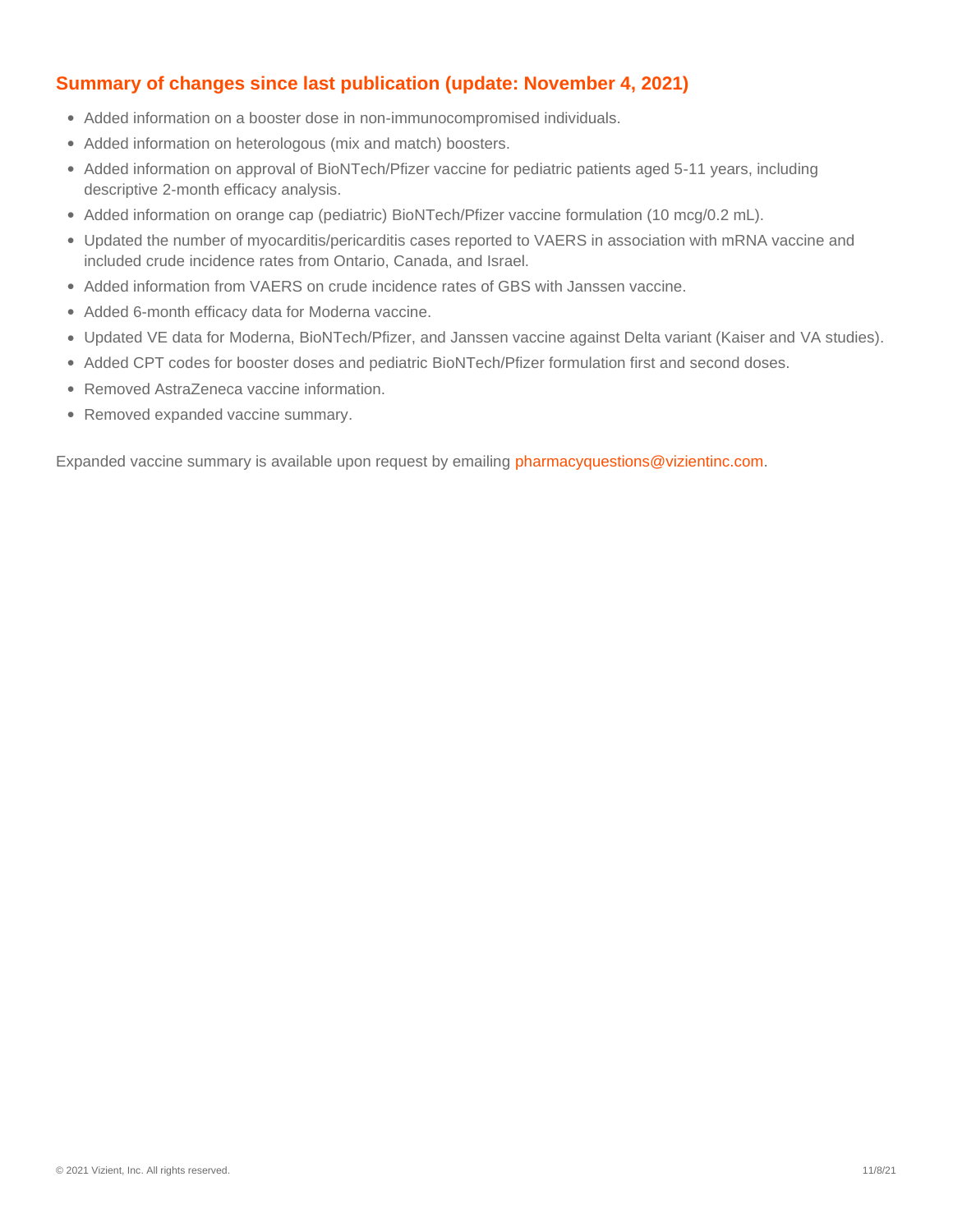## **COVID-19 vaccine candidate side-by-side comparison**

|                                       | <b>Vaccine candidates</b>                                                                                                                                                                                                                                                                                                                                                                                                                                                                                                              |                                                                                                                                                                                                                                                                                                                                                                                                                                                                                                                   |                                                                                                                                                                                                                                                                                                 |                                                                                                                                |  |
|---------------------------------------|----------------------------------------------------------------------------------------------------------------------------------------------------------------------------------------------------------------------------------------------------------------------------------------------------------------------------------------------------------------------------------------------------------------------------------------------------------------------------------------------------------------------------------------|-------------------------------------------------------------------------------------------------------------------------------------------------------------------------------------------------------------------------------------------------------------------------------------------------------------------------------------------------------------------------------------------------------------------------------------------------------------------------------------------------------------------|-------------------------------------------------------------------------------------------------------------------------------------------------------------------------------------------------------------------------------------------------------------------------------------------------|--------------------------------------------------------------------------------------------------------------------------------|--|
|                                       | <b>mRNA</b> vaccines                                                                                                                                                                                                                                                                                                                                                                                                                                                                                                                   |                                                                                                                                                                                                                                                                                                                                                                                                                                                                                                                   | <b>Replication-defective vectored</b><br>vaccines                                                                                                                                                                                                                                               | <b>Protein subunit vaccines</b>                                                                                                |  |
|                                       | mRNA-1273 (Moderna)                                                                                                                                                                                                                                                                                                                                                                                                                                                                                                                    | <b>Comirnaty, mRNA-BNT162b2</b><br>(BioNTech/Pfizer)                                                                                                                                                                                                                                                                                                                                                                                                                                                              | <b>Ad26.COV2.S (J&amp;J)</b>                                                                                                                                                                                                                                                                    | NVX-CoV2373 (Novavax)                                                                                                          |  |
| <b>Manufacturer</b>                   | Moderna/NIAID                                                                                                                                                                                                                                                                                                                                                                                                                                                                                                                          | Pfizer/BioNTech SE                                                                                                                                                                                                                                                                                                                                                                                                                                                                                                | Janssen                                                                                                                                                                                                                                                                                         | <b>Novavax</b>                                                                                                                 |  |
| <b>FDA-approved indications</b>       |                                                                                                                                                                                                                                                                                                                                                                                                                                                                                                                                        |                                                                                                                                                                                                                                                                                                                                                                                                                                                                                                                   |                                                                                                                                                                                                                                                                                                 |                                                                                                                                |  |
|                                       | N/A                                                                                                                                                                                                                                                                                                                                                                                                                                                                                                                                    | Active immunization to prevent<br>COVID-19 disease in individuals<br>$\geq$ 16 y.                                                                                                                                                                                                                                                                                                                                                                                                                                 | N/A                                                                                                                                                                                                                                                                                             | Investigational                                                                                                                |  |
| <b>EUA-approved indications</b>       |                                                                                                                                                                                                                                                                                                                                                                                                                                                                                                                                        |                                                                                                                                                                                                                                                                                                                                                                                                                                                                                                                   |                                                                                                                                                                                                                                                                                                 |                                                                                                                                |  |
|                                       | Active immunization to<br>$\bullet$<br>prevent COVID-19<br>disease in individuals ≥<br>18 y.<br>Third primary series dose<br>to individuals $\geq 18$ y who<br>have been determined to<br>have certain kinds of<br>immunocompromise.<br>Single booster dose in: ≥<br>$\bullet$<br>65 y; 18-64 y at high risk<br>of severe COVID-19; 18-<br>64 y with institutional or<br>occupational exposure.<br>Heterologous booster<br>dose in eligible individuals<br>following completion of<br>primary vaccination with a<br>different vaccine. | Two-dose primary series<br>$\bullet$<br>to individuals $\geq 5$ y to <16<br>у.<br>Third primary series dose<br>to individuals $\geq 12$ y who<br>have been determined to<br>have certain kinds of<br>immunocompromise.<br>A single booster dose in:<br>$\geq 65$ y; 18-64 y at high<br>risk of severe COVID-19;<br>18-64 y with institutional<br>or occupational exposure.<br>Heterologous booster<br>dose in eligible individuals<br>following completion of<br>primary vaccination with a<br>different vaccine. | Active immunization to<br>$\bullet$<br>prevent COVID-19<br>caused by SARS-CoV-2<br>in individuals aged $\geq$ 18 y.<br>Single booster dose in ≥<br>18 y.<br>Heterologous booster<br>dose in eligible individuals<br>following completion of<br>primary vaccination with a<br>different vaccine. | Investigational - EUA expected<br>to be submitted in Q4 2021.                                                                  |  |
| <b>Vaccine platform</b><br>technology | LNP-encapsulated, nucleoside-modified RNA                                                                                                                                                                                                                                                                                                                                                                                                                                                                                              |                                                                                                                                                                                                                                                                                                                                                                                                                                                                                                                   | Recombinant, replication-<br>defective adenovirus type 26<br>vector leveraging AdVac<br>technolgoy                                                                                                                                                                                              | Recombinant nanoparticle<br>vaccine technology, leveraging<br>Sf9/BV insect cell platform and<br>Matrix-M™ adjuvant technology |  |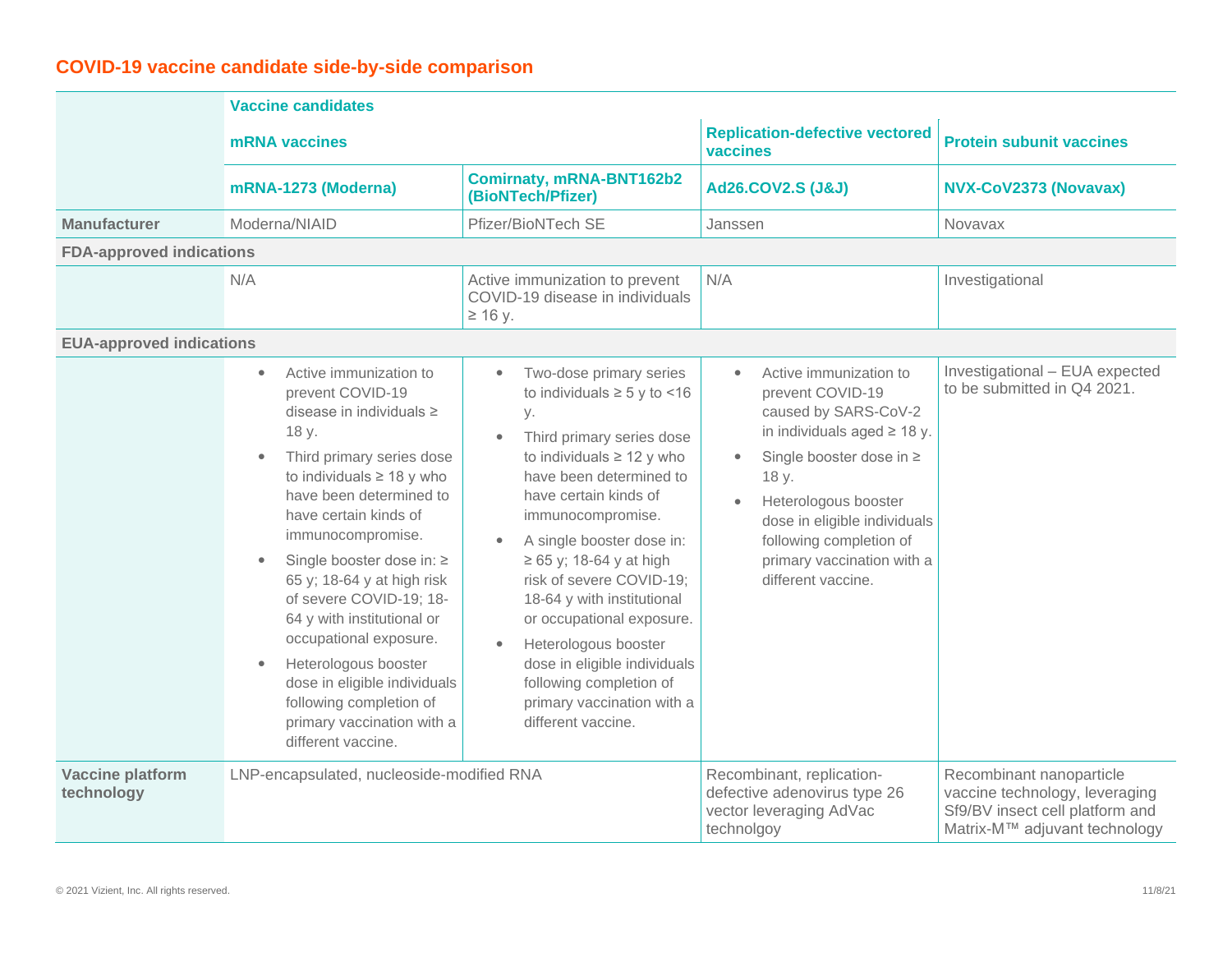|                                        | <b>Vaccine candidates</b>                                                                                                                                                                                                                                                                           |                                                                                                                                                                                |                                                                                                                                                                                                                                                                                                                                                                                                                                                        |                                                                                                                                                                                                                                                                                                                                                             |  |
|----------------------------------------|-----------------------------------------------------------------------------------------------------------------------------------------------------------------------------------------------------------------------------------------------------------------------------------------------------|--------------------------------------------------------------------------------------------------------------------------------------------------------------------------------|--------------------------------------------------------------------------------------------------------------------------------------------------------------------------------------------------------------------------------------------------------------------------------------------------------------------------------------------------------------------------------------------------------------------------------------------------------|-------------------------------------------------------------------------------------------------------------------------------------------------------------------------------------------------------------------------------------------------------------------------------------------------------------------------------------------------------------|--|
|                                        | mRNA vaccines                                                                                                                                                                                                                                                                                       |                                                                                                                                                                                | <b>Replication-defective vectored</b><br>vaccines                                                                                                                                                                                                                                                                                                                                                                                                      | <b>Protein subunit vaccines</b>                                                                                                                                                                                                                                                                                                                             |  |
|                                        | mRNA-1273 (Moderna)                                                                                                                                                                                                                                                                                 | Comirnaty, mRNA-BNT162b2<br>(BioNTech/Pfizer)                                                                                                                                  | <b>Ad26.COV2.S (J&amp;J)</b>                                                                                                                                                                                                                                                                                                                                                                                                                           | NVX-CoV2373 (Novavax)                                                                                                                                                                                                                                                                                                                                       |  |
| <b>Targeted SARS-CoV-</b><br>2 antigen | Full-length, prefusion stabilized sARS-CoV-2 spike protein                                                                                                                                                                                                                                          |                                                                                                                                                                                |                                                                                                                                                                                                                                                                                                                                                                                                                                                        |                                                                                                                                                                                                                                                                                                                                                             |  |
| Pharmacology                           | mRNA encoding for the SARS-CoV-2 spike glycoprotein is<br>delivered to cells in a lipid capsule.<br>Using mRNA, cells manufacture the spike protein (antigen).<br>$\bullet$<br>Spike protein stimulates the body's immune response and<br>$\bullet$<br>production of antibodies against SARS-CoV-2. |                                                                                                                                                                                | DNA sequence for SARS-CoV-2<br>spike glycoprotein (antigen) is<br>encoded into a human or non-<br>human adenovirus. Upon<br>delivery to the host cell, host<br>cells manufacture the spike<br>protein (antigen), which<br>stimulates the body's immune<br>response. JNJ-78436735 uses a<br>human adenovirus with a low<br>prevalence in humans. Due to<br>genetic alterations, adenovirus<br>vectors are unable to replicate<br>once in the host cell. | Genetic sequence<br>encoding spike protein is<br>cloned into baculovirus<br>and inserted into Sf9<br>insect cells, where spike<br>protein is produced and<br>isolated/extracted.<br>Matrix-M adjuvant boosts<br>immune response;<br>stimulates entry of<br>antigen-presenting cells<br>into the injection site and<br>enhancing B- and T-cell<br>responses. |  |
| Immunology                             |                                                                                                                                                                                                                                                                                                     |                                                                                                                                                                                |                                                                                                                                                                                                                                                                                                                                                                                                                                                        |                                                                                                                                                                                                                                                                                                                                                             |  |
| Humoral                                |                                                                                                                                                                                                                                                                                                     | Development of binding and neutralizing antibodies against SARS-CoV-2 spike protein                                                                                            |                                                                                                                                                                                                                                                                                                                                                                                                                                                        |                                                                                                                                                                                                                                                                                                                                                             |  |
| Cellular (CD4+)                        | Th1-biased                                                                                                                                                                                                                                                                                          | Th1-biased                                                                                                                                                                     | Th1-biased                                                                                                                                                                                                                                                                                                                                                                                                                                             | Th1-biased                                                                                                                                                                                                                                                                                                                                                  |  |
| Cellular (CD8+)                        | $\sqrt{}$                                                                                                                                                                                                                                                                                           |                                                                                                                                                                                | $\sqrt{}$ (varies by age and dose)                                                                                                                                                                                                                                                                                                                                                                                                                     | $\sqrt{}$                                                                                                                                                                                                                                                                                                                                                   |  |
| <b>Manufacturing</b>                   | Genetically engineered                                                                                                                                                                                                                                                                              |                                                                                                                                                                                |                                                                                                                                                                                                                                                                                                                                                                                                                                                        |                                                                                                                                                                                                                                                                                                                                                             |  |
| <b>How supplied</b>                    |                                                                                                                                                                                                                                                                                                     |                                                                                                                                                                                |                                                                                                                                                                                                                                                                                                                                                                                                                                                        |                                                                                                                                                                                                                                                                                                                                                             |  |
| Multidose vial                         | 10 to 11 doses/5.5 mL<br>vial<br>13 to 15 doses/7.5 mL<br>vial<br>Does not contain latex                                                                                                                                                                                                            | Purple cap $(≥ 12 y)$<br>6 doses/vial<br>Does not contain latex<br>$\bullet$<br>Orange cap $(5 - < 12 y)$<br>10 doses/vial<br>$\bullet$<br>Does not contain latex<br>$\bullet$ | 5 doses/vial<br>$\bullet$<br>Does not contain latex<br>$\bullet$                                                                                                                                                                                                                                                                                                                                                                                       | 10 doses/vial                                                                                                                                                                                                                                                                                                                                               |  |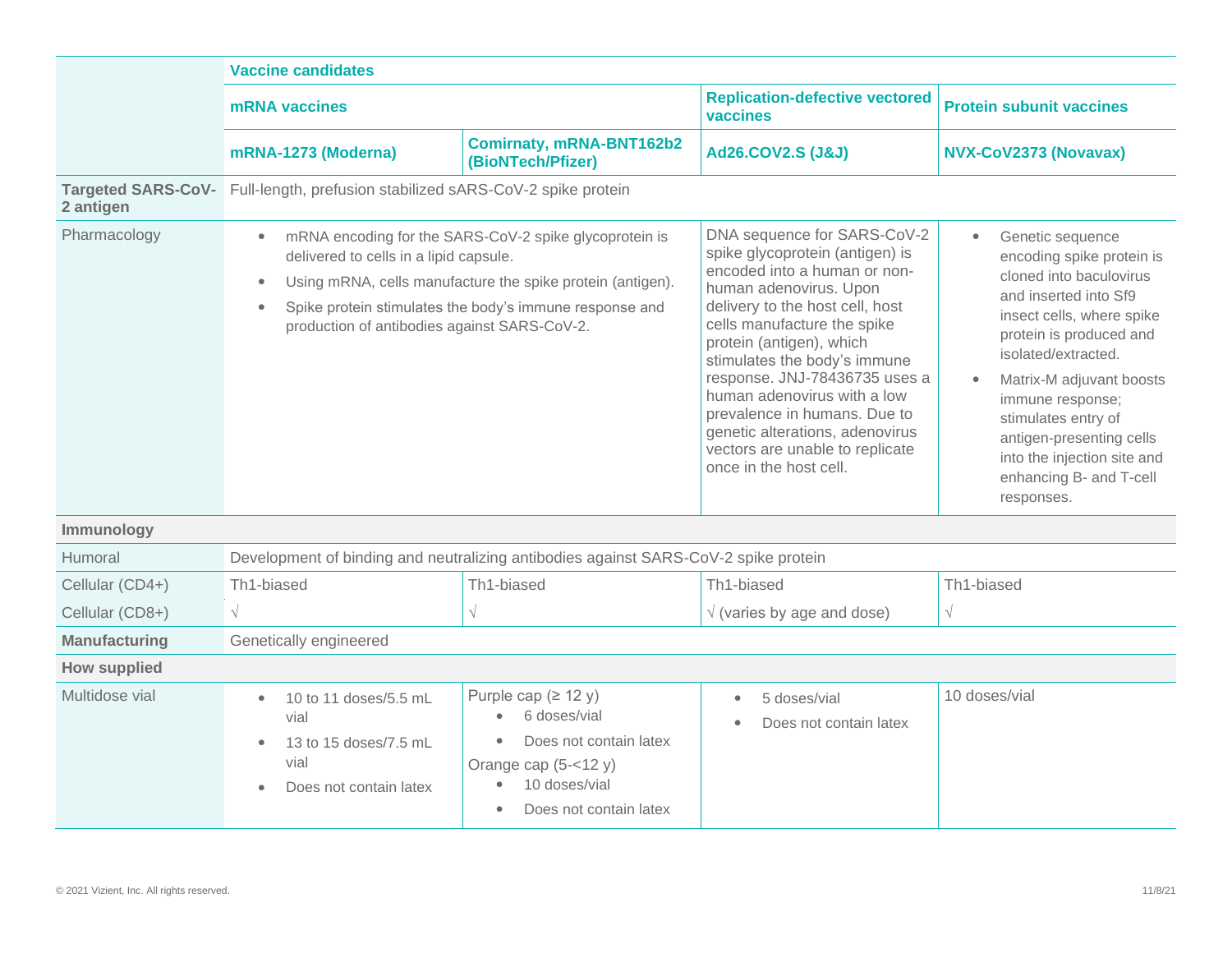|                                        | <b>Vaccine candidates</b>                       |                                                                                                                                                                                                                                                                                                                                                                                                                                                                                                                                                                                                                                                          |                                                                                                                                                                                                                                                                                                                      |                                    |  |
|----------------------------------------|-------------------------------------------------|----------------------------------------------------------------------------------------------------------------------------------------------------------------------------------------------------------------------------------------------------------------------------------------------------------------------------------------------------------------------------------------------------------------------------------------------------------------------------------------------------------------------------------------------------------------------------------------------------------------------------------------------------------|----------------------------------------------------------------------------------------------------------------------------------------------------------------------------------------------------------------------------------------------------------------------------------------------------------------------|------------------------------------|--|
|                                        | mRNA vaccines                                   |                                                                                                                                                                                                                                                                                                                                                                                                                                                                                                                                                                                                                                                          | <b>Replication-defective vectored</b><br>vaccines                                                                                                                                                                                                                                                                    | <b>Protein subunit vaccines</b>    |  |
|                                        | mRNA-1273 (Moderna)                             | <b>Comirnaty, mRNA-BNT162b2</b><br>(BioNTech/Pfizer)                                                                                                                                                                                                                                                                                                                                                                                                                                                                                                                                                                                                     | <b>Ad26.COV2.S (J&amp;J)</b>                                                                                                                                                                                                                                                                                         | NVX-CoV2373 (Novavax)              |  |
| Vial storage prior to use              |                                                 |                                                                                                                                                                                                                                                                                                                                                                                                                                                                                                                                                                                                                                                          |                                                                                                                                                                                                                                                                                                                      |                                    |  |
| Ultra-low or Frozen                    | Store frozen between -50°C to -<br>$15^\circ$ C | Purple cap $(2 12 y)$<br>ULT freezer (-90° C to<br>$\bullet$<br>-60° C): Those with an<br>expiry date of July 2021<br>through February 2022<br>may remain in use for 3<br>mos beyond the printed<br>date.<br>Freezer (-25° C to -15° C):<br>$\bullet$<br>2 wks. May be returned a<br>single time to the<br>recommended storage<br>condition of -90°C to -60°<br>C.<br>Thermal container may be<br>$\bullet$<br>used as temporary<br>storage when consistently<br>re-filled to top of container<br>with dry ice.<br>Orange cap $(5 - < 12 y)$<br>ULT freezer (-90° C to -60°<br>$\bullet$<br>$C$ : 6 mos<br>Freezer (-25°C to -15°C):<br>$\bullet$<br>N/A | Stored frozen prior to<br>$\bullet$<br>shipment but should not<br>be stored frozen at<br>vaccination site.<br>If vaccine is frozen upon<br>$\bullet$<br>receipt, thaw at 2°C to 8°C<br>or if needed immediately,<br>thaw at room temperature<br>(4 h to thaw carton of 10<br>vials, 1 h to thaw<br>individual vial). | N/A                                |  |
| Refrigeration (2° to<br>$8^{\circ}$ C) | 30 d                                            | Purple cap<br>Undiluted vial: 30 d<br>$\bullet$<br>Orange cap<br>Undiluted vial: 10 wk<br>$\bullet$                                                                                                                                                                                                                                                                                                                                                                                                                                                                                                                                                      | Stable for 6 mo<br>$\bullet$<br>Prior to discarding doses,<br>$\bullet$<br>validate the expiration<br>date through the Expiry<br>Checker (based on lot<br>numbers).                                                                                                                                                  | Stable until date printed on label |  |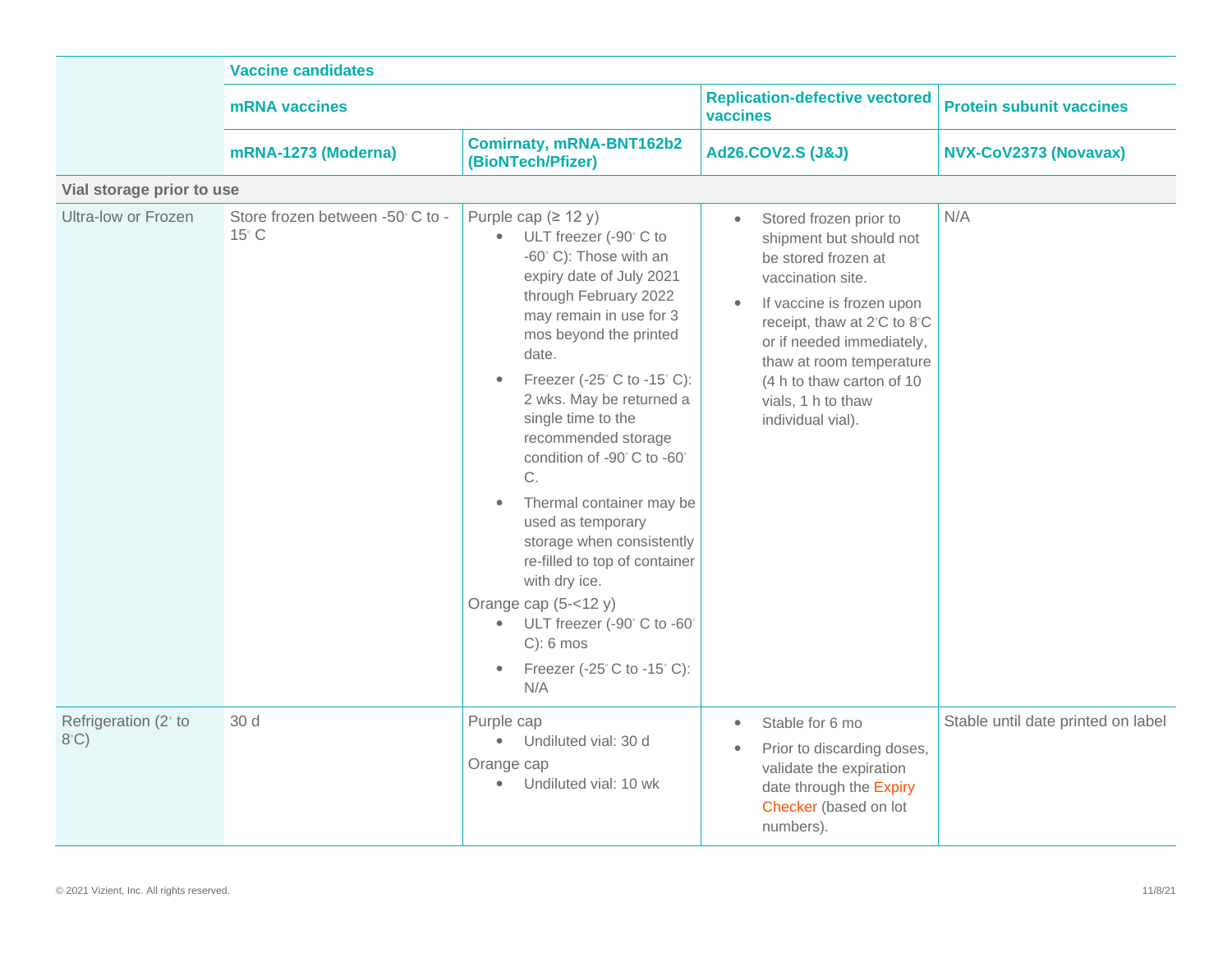|                             | <b>Vaccine candidates</b>                                                                                                   |                                                                                                                                                                                                                               |                                                                                                                  |                                                     |  |
|-----------------------------|-----------------------------------------------------------------------------------------------------------------------------|-------------------------------------------------------------------------------------------------------------------------------------------------------------------------------------------------------------------------------|------------------------------------------------------------------------------------------------------------------|-----------------------------------------------------|--|
|                             | mRNA vaccines                                                                                                               |                                                                                                                                                                                                                               | <b>Replication-defective vectored</b><br>vaccines                                                                | <b>Protein subunit vaccines</b>                     |  |
|                             | mRNA-1273 (Moderna)                                                                                                         | <b>Comirnaty, mRNA-BNT162b2</b><br>(BioNTech/Pfizer)                                                                                                                                                                          | <b>Ad26.COV2.S (J&amp;J)</b>                                                                                     | NVX-CoV2373 (Novavax)                               |  |
| Room temperature            | 24 h                                                                                                                        | Purple cap $(≥ 12 y)$<br>6 h, stored between 2 °C<br>$\bullet$<br>to 25°C<br>Orange cap $(5 - < 12 y)$<br>Undiluted vial: 12 h<br>$\bullet$                                                                                   | 12h                                                                                                              | <b>NR</b>                                           |  |
| <b>BU</b> after vial entry  | 12 h, stored between 2°C<br>$\bullet$<br>to 25°C<br>Discard after 20<br>$\bullet$<br>punctures                              | Purple cap $(≥ 12 y)$<br>• 6 h, stored between 2°C<br>to 25°C<br>Orange cap (5-<12 y)<br>12 h, stored between 2°C<br>$\bullet$<br>to 25°C<br>Vial may state 6 h<br>$\bullet$<br>expiration, but EUA<br>information supersedes | 6 h, stored between 2°C<br>$\bullet$<br>to 8°C OR<br>2 h, stored at room<br>$\bullet$<br>temperature, up to 25°C | <b>NR</b>                                           |  |
| <b>Vaccination schedule</b> |                                                                                                                             |                                                                                                                                                                                                                               |                                                                                                                  |                                                     |  |
| Dose                        | Primary dose:100<br>$\bullet$<br>mcg/0.5 mL<br>Booster dose: 50<br>mcg/0.25 mL                                              | Primary dose $\geq$ 12 y: 30<br>$\bullet$<br>mcg/0.3 mL (Purple cap)<br>Booster dose $\geq$ 18 y: 30<br>$\bullet$<br>mcg/0.3 mL (Purple cap)<br>Primary dose 5 to <12 y:<br>$\bullet$<br>10 mcg/0.2 mL (Orange<br>cap)        | Primary and booster dose:<br>5×10 <sup>10</sup> vp /0.5 mL                                                       | 5 mcg protein antigen + 50 mcg<br>Matrix-M adjuvant |  |
| <b>Primary series</b>       | 2-dose series (28 d between<br>doses) for non-<br>immunocompromised.<br>3-dose series for<br>$\bullet$<br>immunocompromised | 2-dose series (21 d between<br>doses) for non-<br>immunocompromised.<br>3-dose series for<br>$\bullet$<br>immunocompromised                                                                                                   | 1 dose primary series regardless<br>of immune status                                                             | 2-dose series (21 d between<br>doses)               |  |
|                             | individuals $\geq$ 18 y.                                                                                                    | individuals $\geq$ 12 y.                                                                                                                                                                                                      |                                                                                                                  |                                                     |  |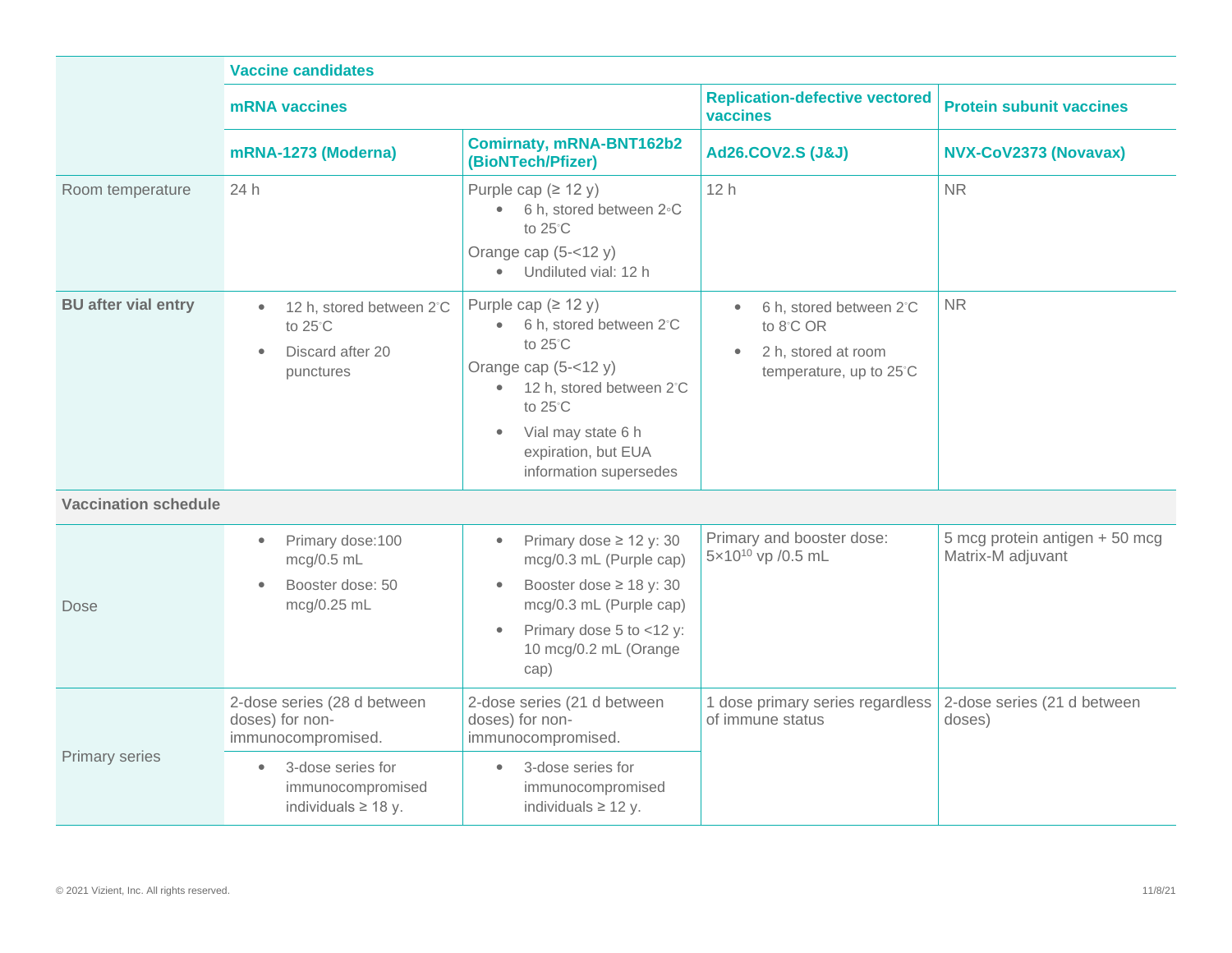|                                   | <b>Vaccine candidates</b>                                                                                                                                                                                                                                                                                              |                                                                                                                                                                                                                                                                                                                                                                                                                                                                                                                                                                                                                                                                                                                                                                                                                                                                                                                                                                                                                                                                                                                                                                                                        |                                                                                                                                                                        |                                                                                                                                                                  |
|-----------------------------------|------------------------------------------------------------------------------------------------------------------------------------------------------------------------------------------------------------------------------------------------------------------------------------------------------------------------|--------------------------------------------------------------------------------------------------------------------------------------------------------------------------------------------------------------------------------------------------------------------------------------------------------------------------------------------------------------------------------------------------------------------------------------------------------------------------------------------------------------------------------------------------------------------------------------------------------------------------------------------------------------------------------------------------------------------------------------------------------------------------------------------------------------------------------------------------------------------------------------------------------------------------------------------------------------------------------------------------------------------------------------------------------------------------------------------------------------------------------------------------------------------------------------------------------|------------------------------------------------------------------------------------------------------------------------------------------------------------------------|------------------------------------------------------------------------------------------------------------------------------------------------------------------|
|                                   | <b>mRNA</b> vaccines                                                                                                                                                                                                                                                                                                   | <b>Replication-defective vectored</b><br>vaccines                                                                                                                                                                                                                                                                                                                                                                                                                                                                                                                                                                                                                                                                                                                                                                                                                                                                                                                                                                                                                                                                                                                                                      |                                                                                                                                                                        | <b>Protein subunit vaccines</b>                                                                                                                                  |
|                                   | <b>Comirnaty, mRNA-BNT162b2</b><br>mRNA-1273 (Moderna)<br>(BioNTech/Pfizer)                                                                                                                                                                                                                                            |                                                                                                                                                                                                                                                                                                                                                                                                                                                                                                                                                                                                                                                                                                                                                                                                                                                                                                                                                                                                                                                                                                                                                                                                        | <b>Ad26.COV2.S (J&amp;J)</b>                                                                                                                                           | NVX-CoV2373 (Novavax)                                                                                                                                            |
|                                   | Third dose (100 mcg) is<br>given at least 28 d<br>following the second dose<br>and should be with the<br>same mRNA vaccine.                                                                                                                                                                                            | Third dose (30 mcg) is<br>given at least 28 d<br>following the second dose<br>and should be with the<br>same mRNA vaccine.                                                                                                                                                                                                                                                                                                                                                                                                                                                                                                                                                                                                                                                                                                                                                                                                                                                                                                                                                                                                                                                                             |                                                                                                                                                                        |                                                                                                                                                                  |
| Booster dose                      | $\geq 6$ mo following the primary 2 or 3-dose series<br>$\bullet$<br>$\bullet$<br>Eligibility:<br>$\geq 65$ y<br>$\bullet$<br>$\geq$ 18 y who live in long-term care settings.<br>$\bullet$<br>$\geq$ 18 y who have underlying medical conditions.<br>$\bullet$<br>$\geq$ 18 y who work or live-in high-risk settings. | Heterologous doses (mix and match) are allowed for boosters.                                                                                                                                                                                                                                                                                                                                                                                                                                                                                                                                                                                                                                                                                                                                                                                                                                                                                                                                                                                                                                                                                                                                           | $\geq$ 2 mo following a single-<br>$\bullet$<br>dose primary regimen<br>Heterologous doses (mix<br>and match) are allowed<br>for boosters.<br>Eligibility: $\geq$ 18 y | N/A                                                                                                                                                              |
| Interchangeability of<br>vaccines | $\bullet$<br>(NCT04889209).<br>$\bullet$<br>descriptive only.<br>$\bullet$<br>$\bullet$<br>vaccine.                                                                                                                                                                                                                    | Primary series and additional primary doses should be with the same mRNA vaccine product.<br>Heterologous doses (mix and match) are allowed for booster doses.<br>Pre-print results <sup>a</sup> for heterologous SARS-CoV-2 booster vaccinations are available<br>458 adults who received a primary vaccination series with mRNA-1273, Ad26.CoV2.S, BNT162b2<br>were randomized into 9 groups ( $n = 50$ /group) and received a homologous or heterologous booster<br>at least 12 wks after primary vaccination. Analysis of immunogenicity and safety endpoints is<br>Study was designed to identify only serious ADEs with incidence at least 10%. Most ADRs were of<br>grade 2 severity and the most common were injection site, malaise, myalgias, and headache.<br>bAb titers were assessed at day 15. The geometric mean fold rises in bAb titers ranged from 4.6 to<br>56 and were greatest for those who received a mRNA booster after an Ad26.COV2.S primary<br>All groups with the exception of homologous Ad26.CoV2.S prime boost group achieved post-boost<br>neutralizing geometric mean IU 50/mL levels >100, which in a previous study correlated with<br>90.7% vaccine effectiveness. |                                                                                                                                                                        | A trial was initiated in the UK in<br>June to evaluate a booster dose<br>in patients who have received 2<br>doses of another authorized<br>vaccine. <sup>b</sup> |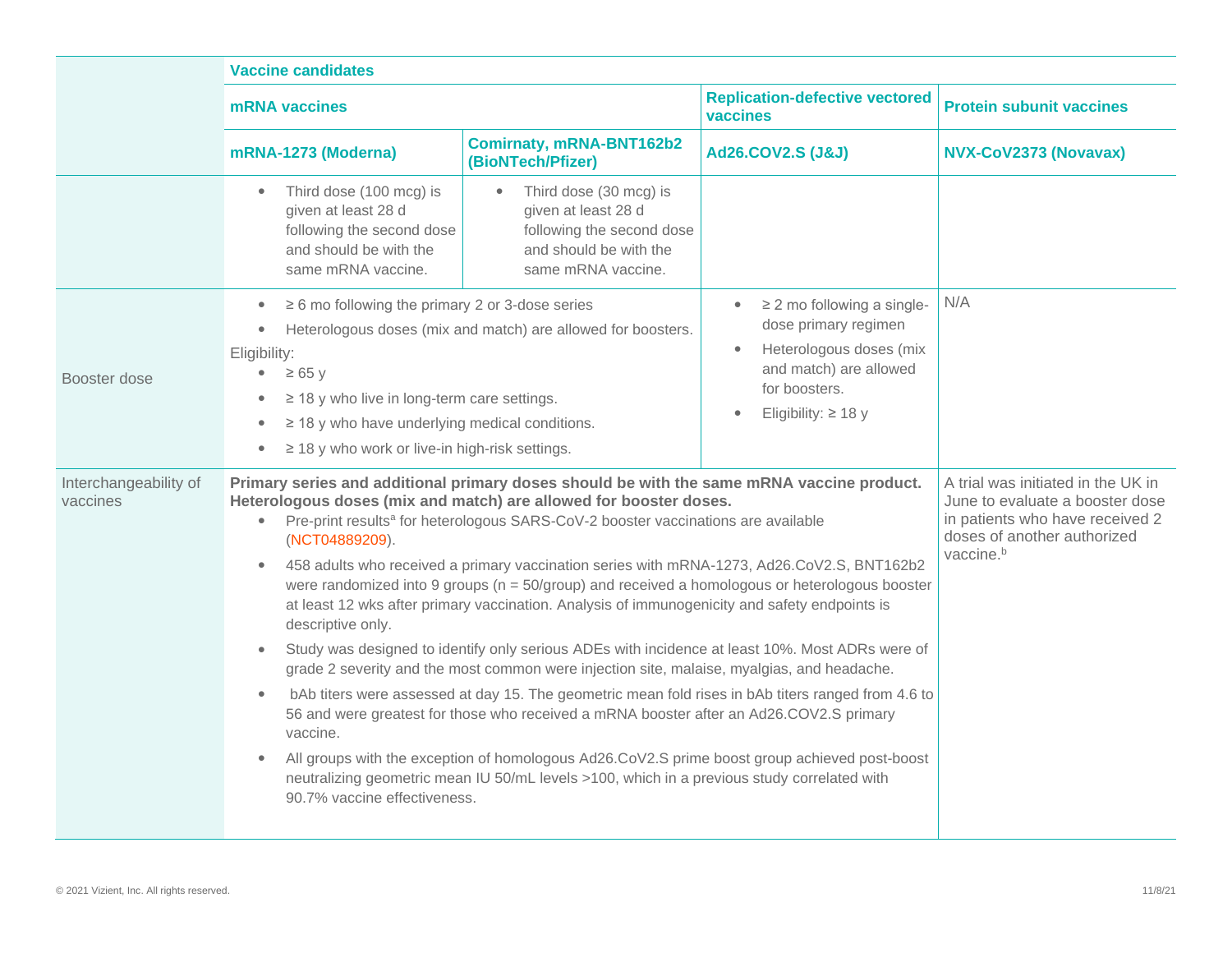|                                                        | <b>Vaccine candidates</b>                                                                                                                                                                                                                                                                                                                   |                                                                                                                                                                                                                                                                                                                                                                                                                           |                                                                                                                                                                                                                            |                                 |  |
|--------------------------------------------------------|---------------------------------------------------------------------------------------------------------------------------------------------------------------------------------------------------------------------------------------------------------------------------------------------------------------------------------------------|---------------------------------------------------------------------------------------------------------------------------------------------------------------------------------------------------------------------------------------------------------------------------------------------------------------------------------------------------------------------------------------------------------------------------|----------------------------------------------------------------------------------------------------------------------------------------------------------------------------------------------------------------------------|---------------------------------|--|
|                                                        | <b>mRNA</b> vaccines                                                                                                                                                                                                                                                                                                                        |                                                                                                                                                                                                                                                                                                                                                                                                                           | <b>Replication-defective vectored</b><br>vaccines                                                                                                                                                                          | <b>Protein subunit vaccines</b> |  |
|                                                        | mRNA-1273 (Moderna)                                                                                                                                                                                                                                                                                                                         | <b>Comirnaty, mRNA-BNT162b2</b><br>(BioNTech/Pfizer)                                                                                                                                                                                                                                                                                                                                                                      | <b>Ad26.COV2.S (J&amp;J)</b>                                                                                                                                                                                               | NVX-CoV2373 (Novavax)           |  |
| <b>Preparation and administration</b>                  |                                                                                                                                                                                                                                                                                                                                             |                                                                                                                                                                                                                                                                                                                                                                                                                           |                                                                                                                                                                                                                            |                                 |  |
| <b>Dilution required</b>                               | <b>No</b>                                                                                                                                                                                                                                                                                                                                   | Yes (Purple and Orange cap)                                                                                                                                                                                                                                                                                                                                                                                               | <b>No</b>                                                                                                                                                                                                                  | <b>No</b>                       |  |
| Preparation                                            | Frozen vials must be<br>$\bullet$<br>thawed prior to<br>administration - either<br>under refrigeration (2 h<br>and 30 min) or at room<br>temperature (≤25°C for 1<br>h).<br>After thawing, do not<br>refreeze.<br>Swirl vial gently after<br>thawing and between<br>each withdrawal.<br>Record date and time of<br>first use on vial label. | Frozen vials must be<br>thawed to room<br>temperature prior to<br>dilution - either under<br>refrigeration or at room<br>temperature.<br>Dilute in original vial with<br>1.8 mL (purple cap) or 1.3<br>mL (orange cap) of sterile<br>0.9% Sodium Chloride<br>Injection, USP (Do not<br>use bacteriostatic 0.9%<br>Sodium Chloride<br>Injection).<br>Record the date and time<br>of dilution on the vaccine<br>vial label. | Before withdrawing each<br>$\bullet$<br>dose, carefully mix the<br>contents of the vial by<br>swirling gently in an<br>upright position for 10<br>sec.<br>Record data and time of<br>$\bullet$<br>first use on vial label. | N/A                             |  |
| Administration                                         | Intramuscular                                                                                                                                                                                                                                                                                                                               | Intramuscular                                                                                                                                                                                                                                                                                                                                                                                                             | Intramuscular                                                                                                                                                                                                              | Intramuscular                   |  |
| Co-administration with<br>other vaccines               | COVID-19 vaccines may be administered without regard to timing of other vaccines.<br>$\bullet$<br>Administer each injection in a different site.<br>$\bullet$                                                                                                                                                                               |                                                                                                                                                                                                                                                                                                                                                                                                                           |                                                                                                                                                                                                                            | N/A                             |  |
| Considerations for use in specific populations         |                                                                                                                                                                                                                                                                                                                                             |                                                                                                                                                                                                                                                                                                                                                                                                                           |                                                                                                                                                                                                                            |                                 |  |
| Current or prior history<br>of SARS-CoV-2<br>infection | Current infection - vaccination should be deferred until the person has recovered from acute illness<br>$\bullet$<br>and criteria have been met for isolation discontinuation.<br>Prior infection – vaccination can be given to people with prior SARS-CoV-2 infection.                                                                     |                                                                                                                                                                                                                                                                                                                                                                                                                           |                                                                                                                                                                                                                            | N/A                             |  |
| History of passive<br>antibody therapy for<br>COVID-19 |                                                                                                                                                                                                                                                                                                                                             | Defer vaccination for at least 90 d after receipt of monoclonal antibodies or convalescent plasma.                                                                                                                                                                                                                                                                                                                        |                                                                                                                                                                                                                            | N/A                             |  |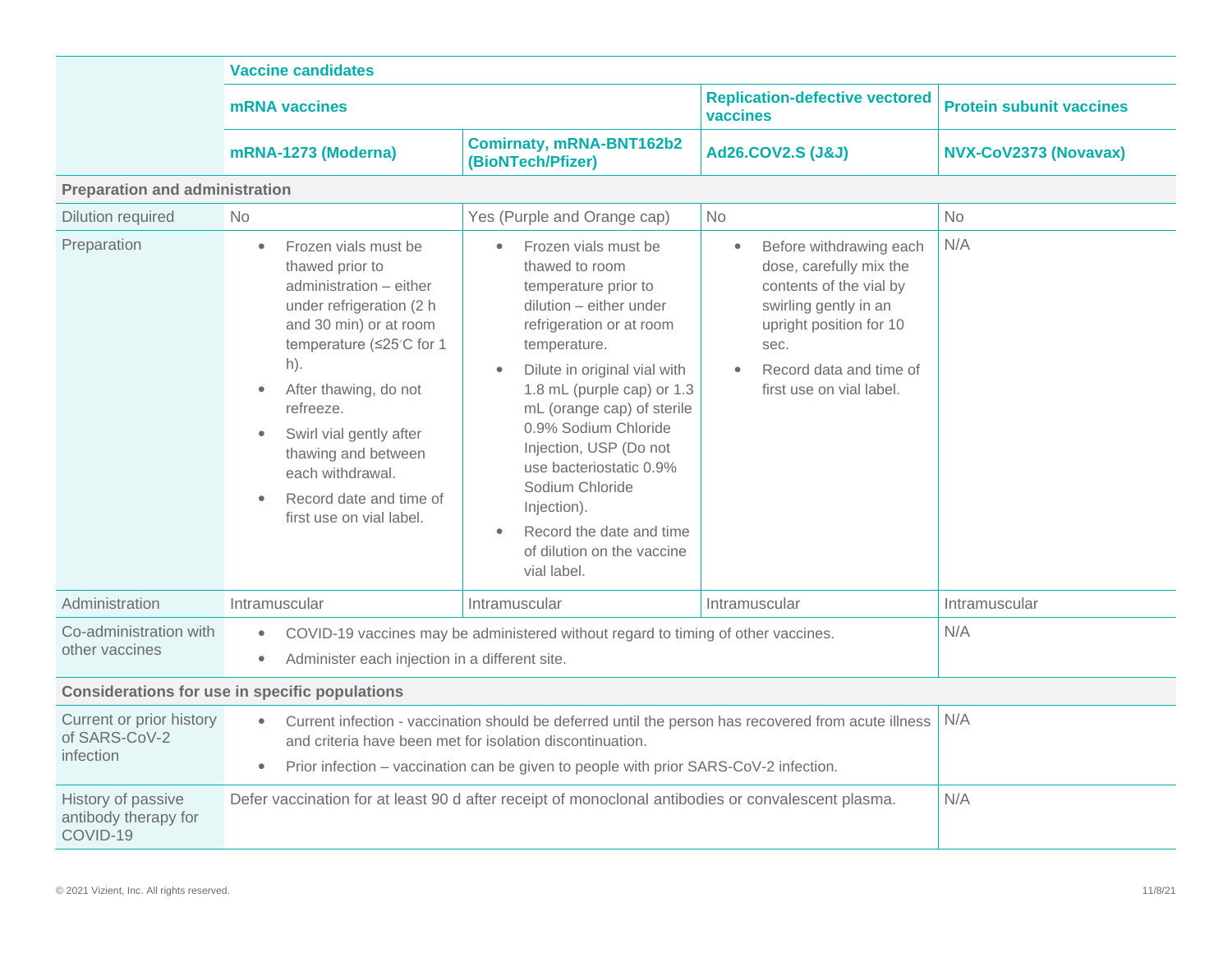|                                                    | <b>Vaccine candidates</b>                                                                                                                                                                                                                                                                                                                                                                                                                           |                                                                                                                                                                                                                                                                                                 |                                                   |                                 |  |
|----------------------------------------------------|-----------------------------------------------------------------------------------------------------------------------------------------------------------------------------------------------------------------------------------------------------------------------------------------------------------------------------------------------------------------------------------------------------------------------------------------------------|-------------------------------------------------------------------------------------------------------------------------------------------------------------------------------------------------------------------------------------------------------------------------------------------------|---------------------------------------------------|---------------------------------|--|
|                                                    | <b>mRNA</b> vaccines                                                                                                                                                                                                                                                                                                                                                                                                                                |                                                                                                                                                                                                                                                                                                 | <b>Replication-defective vectored</b><br>vaccines | <b>Protein subunit vaccines</b> |  |
|                                                    | mRNA-1273 (Moderna)                                                                                                                                                                                                                                                                                                                                                                                                                                 | <b>Comirnaty, mRNA-BNT162b2</b><br>(BioNTech/Pfizer)                                                                                                                                                                                                                                            | Ad26.COV2.S (J&J)                                 | NVX-CoV2373 (Novavax)           |  |
| Myocarditis/pericarditis<br>history                | $\bullet$<br>considered.<br>$\bullet$<br>completely resolved.                                                                                                                                                                                                                                                                                                                                                                                       | Occurrence after first dose of an mRNA (males ≤ 30 y after dose 2 appear to be at greatest risk) -<br>For the majority, defer second dose, but in certain circumstances, a second dose may be<br>History of myocarditis or pericarditis unrelated to mRNA - May be vaccinated after episode has |                                                   | N/A                             |  |
| <b>GBS history</b>                                 | May receive any of the authorized or approved COVID-19 vaccines.<br>$\bullet$<br>Janssen vaccine may be associated with an increased risk of GBS (males $\geq$ 50 y appear to be at<br>$\bullet$<br>greatest risk); therefore, discuss mRNA vaccines as an alternative.                                                                                                                                                                             |                                                                                                                                                                                                                                                                                                 |                                                   | N/A                             |  |
| Moderate to severe<br>immune compromise            | Consider an additional primary dose (same mRNA vaccine product)<br>1-dose primary series; eligible<br>for booster at $\geq 2$ mos after initial<br>at least 28 d after the second dose, followed by a single booster<br>dose at least 6 mo later (any authorized vaccine).<br>dose (any authorized vaccine).                                                                                                                                        |                                                                                                                                                                                                                                                                                                 | N/A                                               |                                 |  |
| History of HIT                                     | Should be offered an mRNA vaccine if it has been ≤ 90 d since illness has resolved. After 90 d,<br>patients may be vaccinated with any COVID-19 vaccine.                                                                                                                                                                                                                                                                                            |                                                                                                                                                                                                                                                                                                 |                                                   | N/A                             |  |
| Persons receiving<br>HCT and CAR-T-cell<br>therapy | If doses received prior to HCT or CAR-T cell therapy, revaccinate with a primary series at least 3 mos<br>after transplant or CAR-T-cell therapy.                                                                                                                                                                                                                                                                                                   |                                                                                                                                                                                                                                                                                                 |                                                   |                                 |  |
| Pregnancy or lactation                             | Experts do not believe that any of the COVID-19 vaccines pose a risk because the vaccines are<br>$\bullet$<br>non-replicating and cannot cause infection in the mother or fetus. However, the safety of COVID-19<br>vaccines has not been evaluated in clinical trials. There is no recommendation for routine<br>pregnancy testing prior to vaccination. In general, non-live vaccines do not pose a risk to mothers<br>or breast-feeding infants. |                                                                                                                                                                                                                                                                                                 |                                                   | N/A                             |  |
|                                                    | $\bullet$                                                                                                                                                                                                                                                                                                                                                                                                                                           | V-safe data as of Feb. 28, 2021: 35,691 pregnancies self-reported at time of vaccination ( $n =$<br>16,439 (Moderna) and $n = 19,252$ (Pfizer)) <sup>c</sup>                                                                                                                                    |                                                   |                                 |  |
|                                                    | V-safe pregnancy registry as of Feb. 28, 2021: 3,958 pregnancies enrolled with 827 completed<br>$\bullet$<br>pregnancies, including 712 live births. No safety signals detected with vaccine (pregnancy<br>outcome, pregnancy complications, neonatal outcomes). <sup>c</sup> No outcomes reported in those<br>vaccinated early in pregnancy; report describes mostly neonatal outcomes from third trimester<br>exposure.                           |                                                                                                                                                                                                                                                                                                 |                                                   |                                 |  |
|                                                    |                                                                                                                                                                                                                                                                                                                                                                                                                                                     | In a V-safe pregnancy cohort of 2,456 participants who received mRNA vaccine at <20 wk of<br>gestation and who were pregnant at ≥6 wk of gestation, there were 165 SABs reported, 253                                                                                                           |                                                   |                                 |  |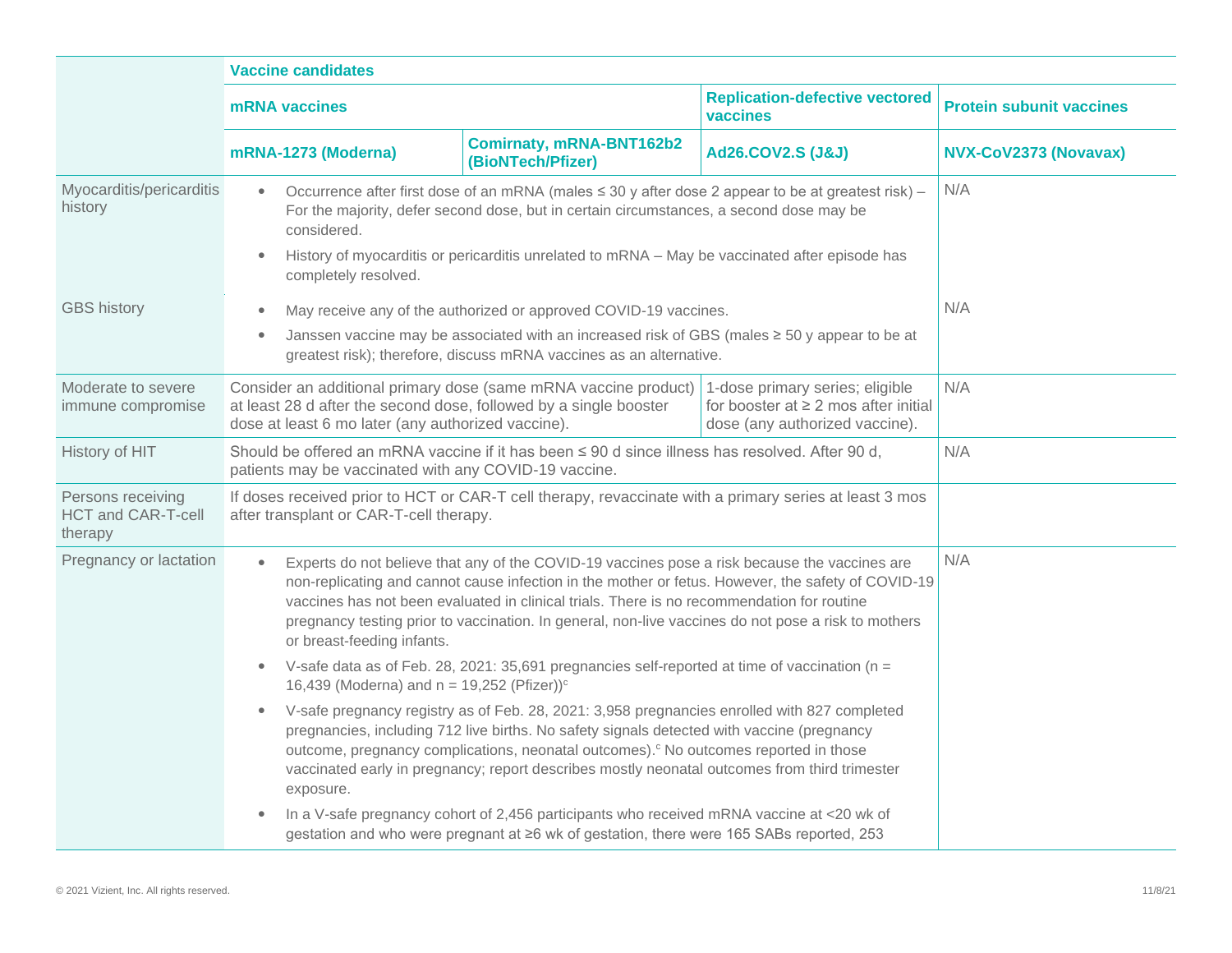|                    | <b>Vaccine candidates</b>                                                                                                                                                                                                                                                                                                                                                                                                                                                                    |                                                                                                                                                                                                                                                                                                                                                                                                                                     |                                                                                                                                                                                                |                                                                               |
|--------------------|----------------------------------------------------------------------------------------------------------------------------------------------------------------------------------------------------------------------------------------------------------------------------------------------------------------------------------------------------------------------------------------------------------------------------------------------------------------------------------------------|-------------------------------------------------------------------------------------------------------------------------------------------------------------------------------------------------------------------------------------------------------------------------------------------------------------------------------------------------------------------------------------------------------------------------------------|------------------------------------------------------------------------------------------------------------------------------------------------------------------------------------------------|-------------------------------------------------------------------------------|
|                    | <b>mRNA</b> vaccines                                                                                                                                                                                                                                                                                                                                                                                                                                                                         |                                                                                                                                                                                                                                                                                                                                                                                                                                     | <b>Replication-defective vectored</b><br>vaccines                                                                                                                                              | <b>Protein subunit vaccines</b>                                               |
|                    | mRNA-1273 (Moderna)                                                                                                                                                                                                                                                                                                                                                                                                                                                                          | <b>Comirnaty, mRNA-BNT162b2</b><br>(BioNTech/Pfizer)                                                                                                                                                                                                                                                                                                                                                                                | <b>Ad26.COV2.S (J&amp;J)</b>                                                                                                                                                                   | NVX-CoV2373 (Novavax)                                                         |
|                    |                                                                                                                                                                                                                                                                                                                                                                                                                                                                                              | participants lost to follow-up, and 2,020 known to be pregnant at 20 wks. Cumulative risk of SAB<br>from 6-19 wks' gestation was 14.1% (95% CI, 12.1-16.1%) in the vaccine cohort (vs. 12.8% (95%<br>CI, 10.8-14.8% for age-standardized cumulative risk of SAB). <sup>d</sup>                                                                                                                                                      |                                                                                                                                                                                                |                                                                               |
|                    |                                                                                                                                                                                                                                                                                                                                                                                                                                                                                              | Phase 2/3 study (NCT04754594)<br>to evaluate safety and<br>immunogenicity of vaccine in<br>pregnancy.                                                                                                                                                                                                                                                                                                                               | Phase 2/3 study (NCT04754594)<br>to evaluate safety and<br>immunogenicity of vaccine in<br>pregnancy.                                                                                          | $\sim$ $-$                                                                    |
| Pediatric patients | 12 to $<$ 18 y<br>Phase 2/3 trial<br>$\bullet$<br>(NCT04649151) in 12 to<br><18 y (TeenCOVE) data<br>published.<br>EUA filled June 10, 2021;<br>delayed to further<br>investigate myocarditis,<br>review may not be<br>completed until 2022.<br>6 mo to $<$ 12 y<br>Phase 2/3 trial<br>(NCT04796896) in 6 mo<br>to <12 y (KidCOVE)<br>enrolled.<br>Dose, 2-12 y: 50 or 100<br>mcg. Top-line results<br>released for 50 mcg.<br>Filing will be delayed.<br>Dose, <2 y: 25, 50, or 100<br>mcg. | 12 to 15 y<br>Approved for EUA;<br>$\bullet$<br>recommended for use.<br>Phase 3 (NCT04368728)<br>$\bullet$<br>results published.<br>5 to 11 y<br>Phase 1/2/3 trial<br>$\bullet$<br>(NCT04816643) in 6 mo<br>to <12 y began in March.<br>Approved for EUA;<br>recommended for use.<br><11 y<br><b>EUA</b> submissions<br>anticipated for children 2<br>y to $5$ y and 6 mo to $5$ y<br>as soon as 4th quarter<br>2021<br>Dose: 3 mcg | 12 to $<$ 18 y<br>Phase 2 trial<br>$\bullet$<br>(NCT04535453)<br>J&J plans to conduct<br>additional trials in<br>pediatrics 2-11 y, <2 y,<br>and in<br>immunocompromised<br>pediatrics 1-17 y. | 12 to $<$ 18 y<br>Phase 3 trial (PREVENT-<br>$\bullet$<br>19) in 12 to <18 y. |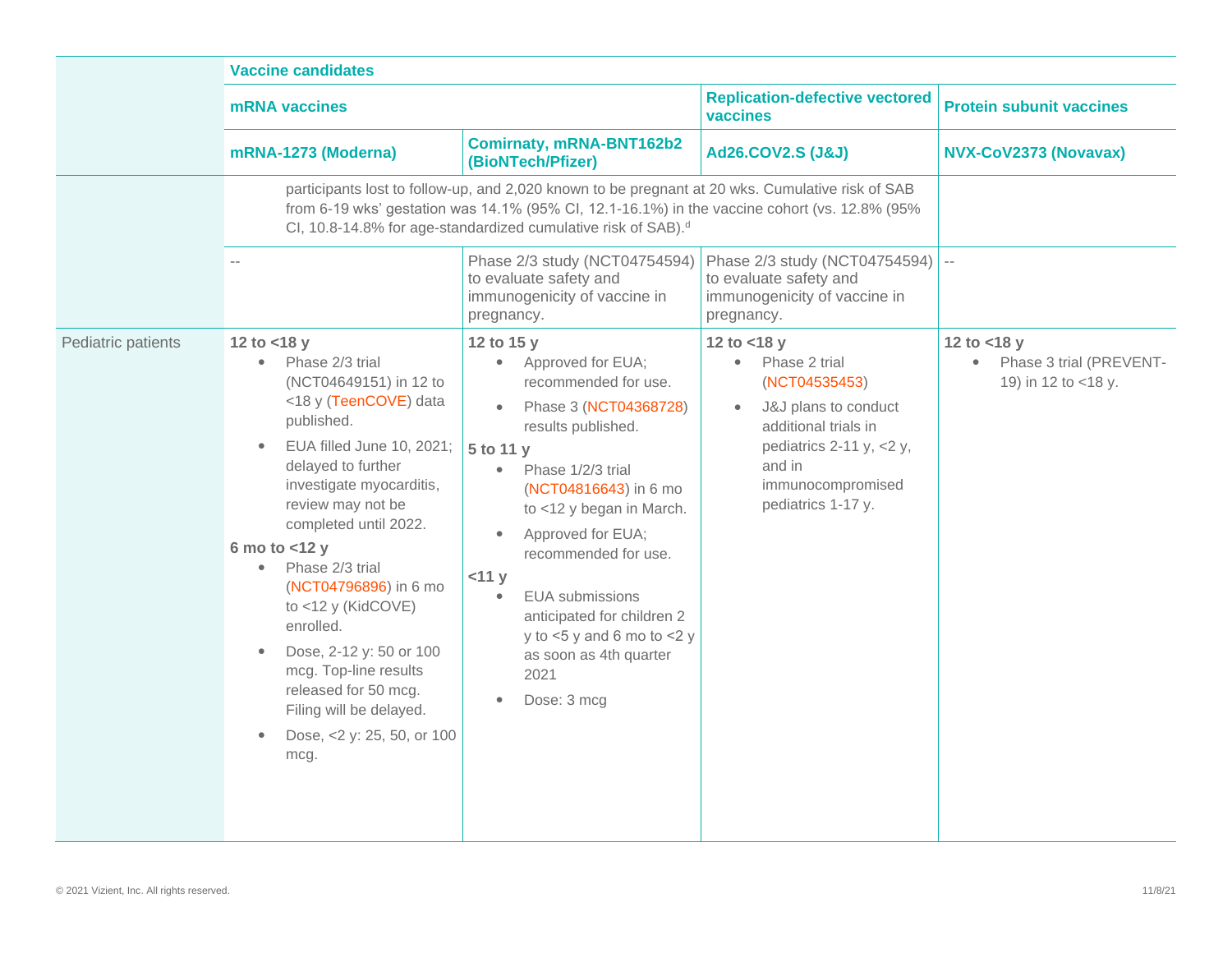|                    | <b>Vaccine candidates</b>                                                                                                                                                                                                                                                                                                                                                                                                                                                             |                                                                                                                                                                                                         |                                                                                                                                                                                                                                                                                                                                                                                                                                                                                                                                             |                                 |
|--------------------|---------------------------------------------------------------------------------------------------------------------------------------------------------------------------------------------------------------------------------------------------------------------------------------------------------------------------------------------------------------------------------------------------------------------------------------------------------------------------------------|---------------------------------------------------------------------------------------------------------------------------------------------------------------------------------------------------------|---------------------------------------------------------------------------------------------------------------------------------------------------------------------------------------------------------------------------------------------------------------------------------------------------------------------------------------------------------------------------------------------------------------------------------------------------------------------------------------------------------------------------------------------|---------------------------------|
|                    | mRNA vaccines                                                                                                                                                                                                                                                                                                                                                                                                                                                                         |                                                                                                                                                                                                         | <b>Replication-defective vectored</b><br>vaccines                                                                                                                                                                                                                                                                                                                                                                                                                                                                                           | <b>Protein subunit vaccines</b> |
|                    | mRNA-1273 (Moderna)                                                                                                                                                                                                                                                                                                                                                                                                                                                                   | <b>Comirnaty, mRNA-BNT162b2</b><br>(BioNTech/Pfizer)                                                                                                                                                    | <b>Ad26.COV2.S (J&amp;J)</b>                                                                                                                                                                                                                                                                                                                                                                                                                                                                                                                | NVX-CoV2373 (Novavax)           |
| <b>Safety</b>      |                                                                                                                                                                                                                                                                                                                                                                                                                                                                                       |                                                                                                                                                                                                         |                                                                                                                                                                                                                                                                                                                                                                                                                                                                                                                                             |                                 |
| Contraindications  | $\bullet$<br>vaccine.<br>(diagnosed) allergy to a component of the vaccine.                                                                                                                                                                                                                                                                                                                                                                                                           | Severe allergic reaction (e.g. anaphylaxis) after a previous dose of or to a component of the<br>Immediate (within 4 h of exposure) allergic reaction of any severity to a previous dose or known       |                                                                                                                                                                                                                                                                                                                                                                                                                                                                                                                                             | N/A                             |
| Precautions        | Appropriate treatment to manage immediate allergic reactions<br>must be available.<br>Reports suggest increased risks of myocarditis and<br>$\bullet$<br>pericarditis, particularly within 7 d following the second dose.<br>Syncope may occur in association with administration of<br>$\bullet$<br>injectable vaccines.<br>Immunocompromised persons may have a diminished<br>$\bullet$<br>response to vaccination.<br>Vaccine may not protect all vaccine recipients.<br>$\bullet$ |                                                                                                                                                                                                         | Appropriate treatment to<br>$\bullet$<br>manage immediate<br>allergic reactions must be<br>available.<br>Reports suggest an<br>$\bullet$<br>increased risk of<br>thrombosis involving the<br>cerebral venous sinuses<br>and other sites combined<br>with thrombocytopenia.<br>Most cases occur within<br>14 d and in females 18-49<br>у.<br>Increased risk of<br>$\bullet$<br>thrombosis of the cerebral<br>venous sinuses and other<br>sites combined with<br>thrombocytopenia. Most<br>cases occur within 14 d<br>and in females 18-49 y. | N/A                             |
| Observation period | $\bullet$<br>vaccine.<br>15 mins: all others.                                                                                                                                                                                                                                                                                                                                                                                                                                         | 30 mins for persons with history of an immediate allergic reaction of any severity to a vaccine or<br>injectable therapy; history of anaphylaxis due to any cause; contraindication to a different CV19 |                                                                                                                                                                                                                                                                                                                                                                                                                                                                                                                                             | N/A                             |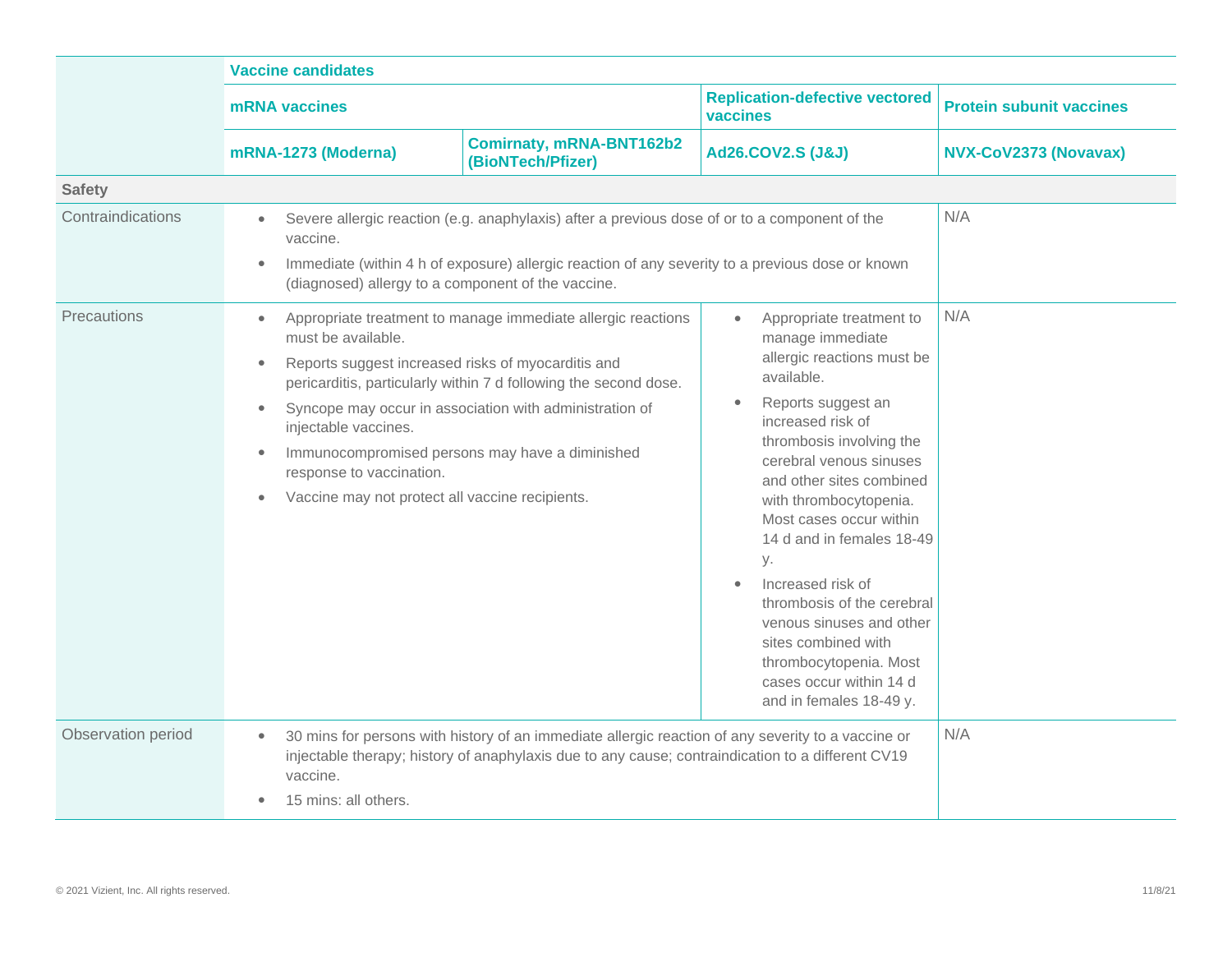|                                   | <b>Vaccine candidates</b>                                                                                                                                                                                                                                                                                                                                    |                                                                                                                                                                                                                                                                                                                                                                                                                |                                                                                                                                                                                                                                                                                                         |                                                                                                                                                                                                                                                                                                |  |
|-----------------------------------|--------------------------------------------------------------------------------------------------------------------------------------------------------------------------------------------------------------------------------------------------------------------------------------------------------------------------------------------------------------|----------------------------------------------------------------------------------------------------------------------------------------------------------------------------------------------------------------------------------------------------------------------------------------------------------------------------------------------------------------------------------------------------------------|---------------------------------------------------------------------------------------------------------------------------------------------------------------------------------------------------------------------------------------------------------------------------------------------------------|------------------------------------------------------------------------------------------------------------------------------------------------------------------------------------------------------------------------------------------------------------------------------------------------|--|
|                                   | <b>mRNA</b> vaccines                                                                                                                                                                                                                                                                                                                                         |                                                                                                                                                                                                                                                                                                                                                                                                                | <b>Replication-defective vectored</b><br>vaccines                                                                                                                                                                                                                                                       | <b>Protein subunit vaccines</b>                                                                                                                                                                                                                                                                |  |
|                                   | mRNA-1273 (Moderna)                                                                                                                                                                                                                                                                                                                                          | <b>Comirnaty, mRNA-BNT162b2</b><br>(BioNTech/Pfizer)                                                                                                                                                                                                                                                                                                                                                           | Ad26.COV2.S (J&J)                                                                                                                                                                                                                                                                                       | NVX-CoV2373 (Novavax)                                                                                                                                                                                                                                                                          |  |
| Solicited local ADEs              | Most common is injection<br>$\bullet$<br>site pain, comparable<br>incidence after dose 1<br>and 2 (83.7% and 88.4%,<br>respectively).<br>Most local ADEs were<br>grade 1 or 2; grade 3<br>events were more<br>common after dose 2, and<br>the most common grade 3<br>was injection site pain<br>(4.1% after dose 2).                                         | 5-11 y: Pain (84.3%),<br>$\bullet$<br>redness (26.4%), and<br>swelling (20.4%) at<br>injection site.<br>12-15 y: Pain (90.5%),<br>$\bullet$<br>swelling (10.5%), and<br>redness (8.6%) at<br>injection site.<br>16-55 y: Pain (88.6%) and<br>swelling (10.6%) at<br>injection site.<br>≥ 56 y: Pain (78.2%),<br>$\bullet$<br>swelling (11.8%), and<br>redness (10.4%) at<br>injection site.                    | Most common is injection<br>$\bullet$<br>site pain (48.6%).<br>Most events are of grade<br>$\bullet$<br>1 or 2 severity; $< 0.5\%$<br>incidence of grade 3<br>events.                                                                                                                                   | Most common is injection<br>site pain after first<br>(53.3%) and second dose<br>$(76.4\%).$<br>Most events grade 1 or 2<br>severity and of short<br>duration (2.3 d after first<br>dose and 2.8 d after<br>second dose).                                                                       |  |
| Solicited systemic<br><b>ADEs</b> | Most common are fatigue<br>$\bullet$<br>and headache, incidence<br>and severity increased<br>after dose 2 (fatigue:<br>37.2% (dose 1), 65.2%<br>(dose 2); headache:<br>32.7% (dose 1) and<br>58.6% (dose 2)).<br>Most common grade 3<br>$\bullet$<br>ADEs after dose 2 were<br>fatigue (9.7%), myalgia<br>(8.8%), headache (4.5%),<br>and arthralgia (5.2%). | 5-11 y: Fatigue (51.7%),<br>$\bullet$<br>headache (38.2%),<br>muscle pain (17.5%), and<br>chills (12.4%).<br>12-15 y: Fatigue (77.5%),<br>headache (75.5%), chills<br>(49.2%), muscle pain<br>(42.2%), fever (24.3%)<br>and joint pain (20.2%).<br>16-55 y: Fatigue (70.1%),<br>$\bullet$<br>headache (64.9%),<br>muscle pain (45.5%),<br>chills (41.5%), joint pain<br>$(27.5\%)$ , and fever<br>$(17.8\%)$ . | Most common are<br>$\bullet$<br>headache (38.9%),<br>fatigue (38.2%), and<br>myalgia (33.2%).<br>Most events grade 1 or 2<br>severity.<br>Numeric imbalances, with<br>more events in vaccine<br>vs. placebo group were<br>observed for: TE events;<br>seizures; tinnitus; and<br>non-serious urticaria. | Most common are<br>$\bullet$<br>headache, muscle pain,<br>and fatigue after both<br>dose 1 (24.5%, 21.4%,<br>and 19.4%) and dose 2<br>(40%, 40.3%, and<br>$40.3\%$ ).<br>Most events grade 1 or 2<br>severity with $<$ 2 d<br>duration.<br>Grade 4 events reported<br>in 3 vaccine recipients. |  |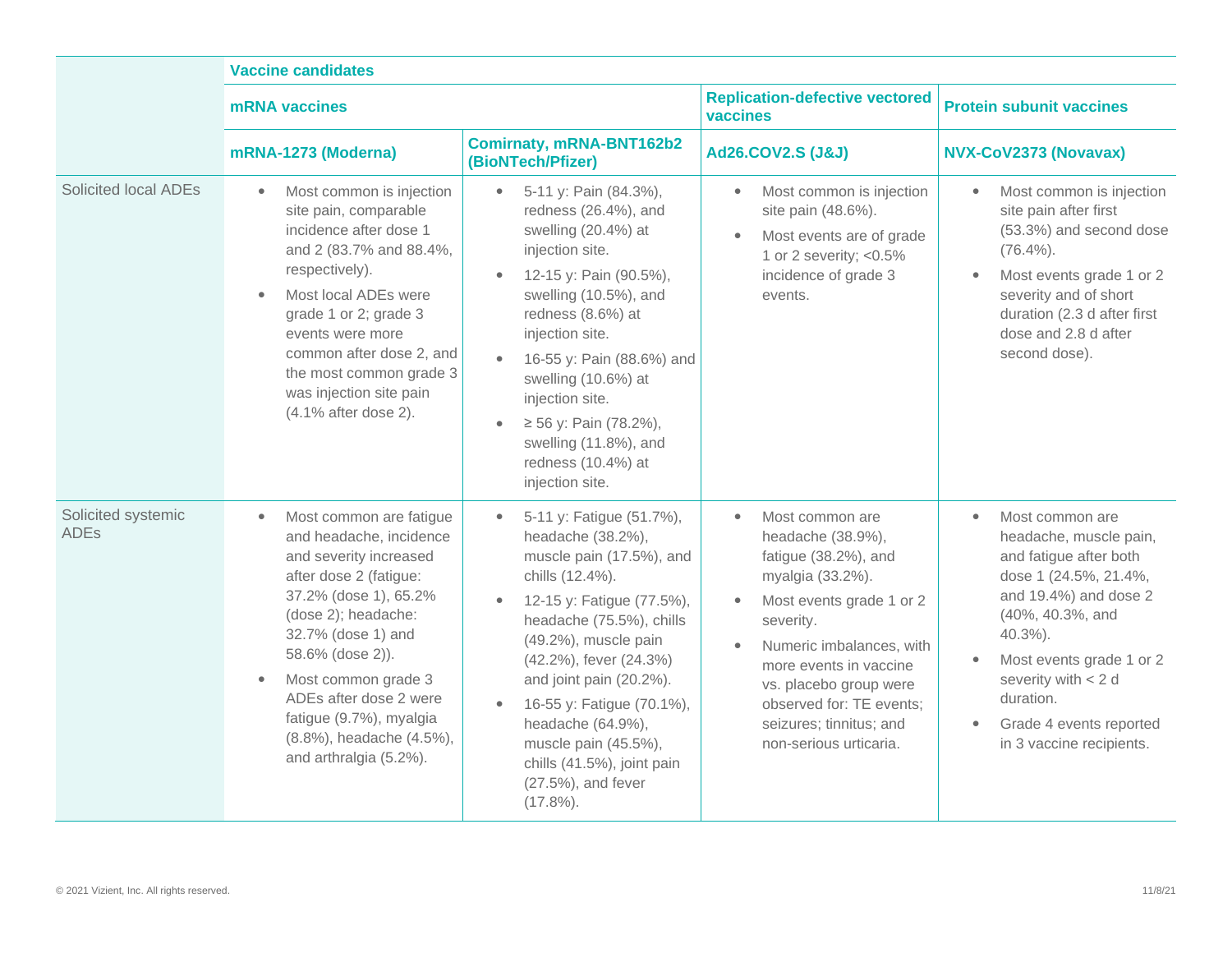|                                 | <b>Vaccine candidates</b>                                                                                                                                                                                                                                                                                                                                                                                                                                                                                                                                                                                                                                    |                                                                                                                                                                                                                                                                                                                                                                                                                                                                                                                                                                                                                                                                                |                                                                                                                                                                                                                                                                                                                                                                                                                                                                                                                                                         |                                                                                                                                    |
|---------------------------------|--------------------------------------------------------------------------------------------------------------------------------------------------------------------------------------------------------------------------------------------------------------------------------------------------------------------------------------------------------------------------------------------------------------------------------------------------------------------------------------------------------------------------------------------------------------------------------------------------------------------------------------------------------------|--------------------------------------------------------------------------------------------------------------------------------------------------------------------------------------------------------------------------------------------------------------------------------------------------------------------------------------------------------------------------------------------------------------------------------------------------------------------------------------------------------------------------------------------------------------------------------------------------------------------------------------------------------------------------------|---------------------------------------------------------------------------------------------------------------------------------------------------------------------------------------------------------------------------------------------------------------------------------------------------------------------------------------------------------------------------------------------------------------------------------------------------------------------------------------------------------------------------------------------------------|------------------------------------------------------------------------------------------------------------------------------------|
|                                 | mRNA vaccines                                                                                                                                                                                                                                                                                                                                                                                                                                                                                                                                                                                                                                                |                                                                                                                                                                                                                                                                                                                                                                                                                                                                                                                                                                                                                                                                                | <b>Replication-defective vectored</b><br>vaccines                                                                                                                                                                                                                                                                                                                                                                                                                                                                                                       | <b>Protein subunit vaccines</b>                                                                                                    |
|                                 | mRNA-1273 (Moderna)                                                                                                                                                                                                                                                                                                                                                                                                                                                                                                                                                                                                                                          | <b>Comirnaty, mRNA-BNT162b2</b><br>(BioNTech/Pfizer)                                                                                                                                                                                                                                                                                                                                                                                                                                                                                                                                                                                                                           | <b>Ad26.COV2.S (J&amp;J)</b>                                                                                                                                                                                                                                                                                                                                                                                                                                                                                                                            | NVX-CoV2373 (Novavax)                                                                                                              |
|                                 |                                                                                                                                                                                                                                                                                                                                                                                                                                                                                                                                                                                                                                                              | 16-55 y: Fatigue (70.1%),<br>headache (64.9%),<br>muscle pain (45.5%),<br>chills (41.5%), joint pain<br>$(27.5\%)$ , and fever<br>$(17.8\%)$ .                                                                                                                                                                                                                                                                                                                                                                                                                                                                                                                                 |                                                                                                                                                                                                                                                                                                                                                                                                                                                                                                                                                         |                                                                                                                                    |
| Post-marketing safety<br>issues | <b>Myocarditis</b><br>Most common in males $\leq$ 29 y after dose 2.<br>$\bullet$<br>$\bullet$<br>males $\leq$ 29 y, after dose 2 (VAERS, 10/6):<br>Age 12-15: 39.9 (Pfizer)<br>$\circ$<br>Age 16-17: 69.1 (Pfizer)<br>$\circ$<br>$\circ$<br>$\circ$<br>in males $\leq$ 29 y, after dose 2 (Ontario, 10/24): <sup>e</sup><br>o Age 12-17: 123.8 (Pfizer and Moderna)<br>Age 18-24: 171 (Pfizer and Moderna)<br>$\circ$<br>dose 2: 1 case per 6,637 doses (Pfizer). <sup>f</sup><br>$\bullet$<br>countries after dose 2: 1 case per 4,800 (Moderna).<br>$\bullet$<br>Norway (male, $\leq 30$ y).<br>and glomerulonephritis in association with mRNA vaccines. | Crude reporting rates (per million doses) of myopericarditis in<br>Age 18-24: 36.8 (Pfizer and Moderna)<br>Age 25-29: 10.8 (Pfizer and Moderna)<br>Crude reporting rates (per million doses) of myopericarditis<br>Reporting rate for myocarditis in males 16-19 y in Israel after<br>Reporting rate for myocarditis in males aged 18-29 y in Nordic<br>Several countries have suspended use of mRNA-1273 in<br>younger patients due to myocarditis concerns including:<br>Ontario, Canada (male, 18-24 y), Finland (male, ≤ 30 y),<br>Sweden (all, year of birth 1991 or later), Denmark (all, ≤ 18 y),<br>EMA is evaluating risk of erythema multiforme, nephrotic syndrome, | TTS (as of $8/25$ ):<br>• 44 cases out of 14.2<br>million doses<br>Females aged $<$ 50 y<br>$\bullet$<br>should be aware of the<br>rare, but increased risk<br>GBS (VAERS, Feb $-$ July 2021) <sup>9</sup><br>130 presumptive reports;<br>$\bullet$<br>59.7% males<br>Median age: 56 y (IQR,<br>$\bullet$<br>$45-62 y)$<br>Median time to onset: 13<br>$\bullet$<br>d (IQR, 10-18 d)<br>Crude reporting rate: 1<br>$\bullet$<br>case per 100,000 doses<br>Observed to expected<br>rate ratio elevated in all<br>groups except for those<br>aged 18-29 y | 1 case of myocarditis reported in<br>vaccine recipient in phase 3 trial<br>(the safety data board ruled it a<br>viral myocarditis) |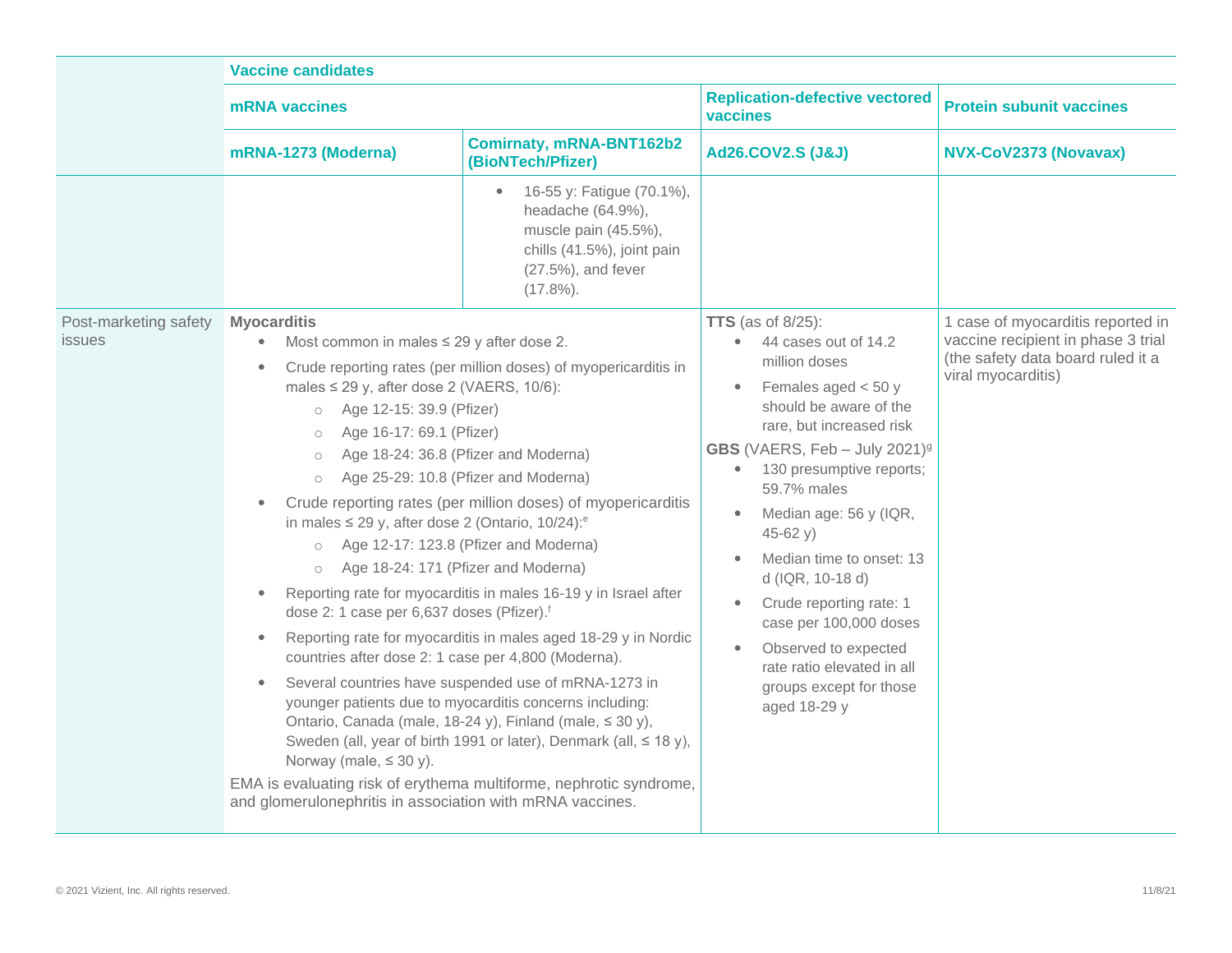|                                                                        | <b>Vaccine candidates</b>                                                                                                                                                                                                                                                                                                                                                                                                                                                                       |                                                                                                                                                                                                                                                                                                                                                                                                                                                                                                                                                                                                                                                                                                         |                                                                                                                                                                                                                                                                                                                                                               |                                                                                                                                                                                                                                                                                                                                                                                                                                                                                                                                                                                                                                   |
|------------------------------------------------------------------------|-------------------------------------------------------------------------------------------------------------------------------------------------------------------------------------------------------------------------------------------------------------------------------------------------------------------------------------------------------------------------------------------------------------------------------------------------------------------------------------------------|---------------------------------------------------------------------------------------------------------------------------------------------------------------------------------------------------------------------------------------------------------------------------------------------------------------------------------------------------------------------------------------------------------------------------------------------------------------------------------------------------------------------------------------------------------------------------------------------------------------------------------------------------------------------------------------------------------|---------------------------------------------------------------------------------------------------------------------------------------------------------------------------------------------------------------------------------------------------------------------------------------------------------------------------------------------------------------|-----------------------------------------------------------------------------------------------------------------------------------------------------------------------------------------------------------------------------------------------------------------------------------------------------------------------------------------------------------------------------------------------------------------------------------------------------------------------------------------------------------------------------------------------------------------------------------------------------------------------------------|
|                                                                        | <b>mRNA</b> vaccines                                                                                                                                                                                                                                                                                                                                                                                                                                                                            |                                                                                                                                                                                                                                                                                                                                                                                                                                                                                                                                                                                                                                                                                                         | <b>Replication-defective vectored</b><br>vaccines                                                                                                                                                                                                                                                                                                             | <b>Protein subunit vaccines</b>                                                                                                                                                                                                                                                                                                                                                                                                                                                                                                                                                                                                   |
|                                                                        | mRNA-1273 (Moderna)                                                                                                                                                                                                                                                                                                                                                                                                                                                                             | <b>Comirnaty, mRNA-BNT162b2</b><br>(BioNTech/Pfizer)                                                                                                                                                                                                                                                                                                                                                                                                                                                                                                                                                                                                                                                    | <b>Ad26.COV2.S (J&amp;J)</b>                                                                                                                                                                                                                                                                                                                                  | NVX-CoV2373 (Novavax)                                                                                                                                                                                                                                                                                                                                                                                                                                                                                                                                                                                                             |
| Phase 3 trials - efficacy results                                      |                                                                                                                                                                                                                                                                                                                                                                                                                                                                                                 |                                                                                                                                                                                                                                                                                                                                                                                                                                                                                                                                                                                                                                                                                                         |                                                                                                                                                                                                                                                                                                                                                               |                                                                                                                                                                                                                                                                                                                                                                                                                                                                                                                                                                                                                                   |
| Symptomatic COVID-<br>19 (without previous<br>SARS-CoV-2<br>infection) | <b>COVE (NCT04470427)</b><br>Primary endpoint,<br>$\bullet$<br>measured $\geq$ 14 d to 5.3<br>mo after dose 2<br>744 cases in placebo<br>group vs. 55 cases in<br>vaccine group<br>VE: 93.2% (95% CI, 91-<br>$\bullet$<br>94.8)<br>TeenCOVE (NCT04649151)<br>Secondary endpoint<br>$\bullet$<br>(median follow-up after<br>dose $2$ was $53$ d)<br>4 cases in placebo group<br>$\bullet$<br>vs. 0 cases in vaccine<br>group<br>VE: 100% (VE 93% for<br>$\bullet$<br>CDC COVID-19<br>definition) | $\geq$ 12 y cohort (NCT04368728)<br>Primary endpoint,<br>$\bullet$<br>measured from 7 d to 6<br>mo after dose 2<br>850 cases in placebo<br>group vs. 77 cases in<br>vaccine group<br>VE: 91.3% (95% CI, 89.0-<br>$\bullet$<br>93.2)<br>12-15 y cohort (NCT04368728)<br>Descriptive, measured $\geq 7$<br>$\bullet$<br>d after dose 2 (58% had<br>follow-up of at least 56 d)<br>16 cases in placebo<br>group vs. 0 cases in<br>vaccine group<br>VE: 100% (95% CI, 75.3-<br>100)<br>5-11 y old cohort<br>Descriptive, measured $\geq 7$<br>$\bullet$<br>d after dose 2 (mean<br>follow-up for 56 d)<br>16 cases in placebo<br>group vs. 3 cases in<br>vaccine group<br>VE: 90.7% (95% CI, 67.7-<br>98.3) | <b>ENSEMBLE 1 (NCT04505722)</b><br>Secondary endpoint,<br>$\bullet$<br>measured 14 d and 28 d<br>after vaccine<br><b>14 d:</b> 351 cases in<br>placebo group vs. 117<br>cases in vaccine group;<br>VE of 66.9% (95% CI,<br>$59.1 - 73.4$<br>28 d: 195 cases in<br>placebo group vs. 66<br>cases in vaccine group;<br>VE of 66.5% (95% CI,<br>$55.5 - 75.1$ ). | Primary endpoint, measured $\geq 7$<br>d to 3 mos (UK trial) or 2 mos<br>(PREVENT-19) after dose 2<br><b>UK</b> trial<br>$\bullet$<br>96 cases in placebo<br>group vs.10 cases in<br>vaccine group<br><b>Overall VE: 89.7% (95%</b><br>$\bullet$<br>CI, 80.2-94.6)<br>VE against Wuhan strain:<br>96.4% (95% CI, 73.8-<br>99.4)<br><b>PREVENT-19 (NCT04611802)</b><br>63 cases in placebo<br>$\bullet$<br>group vs. 14 in vaccine<br>group<br>VE: 90.4% (95% CI, 82.9-<br>$\bullet$<br>94.6)<br>VE, non VOC/VOI: 100%<br>$\bullet$<br>(95% CI, 80.8-100)<br>VE, against any<br>$\bullet$<br>VOC/VOI: 92.6% (95%<br>CI, 83.6-96.7) |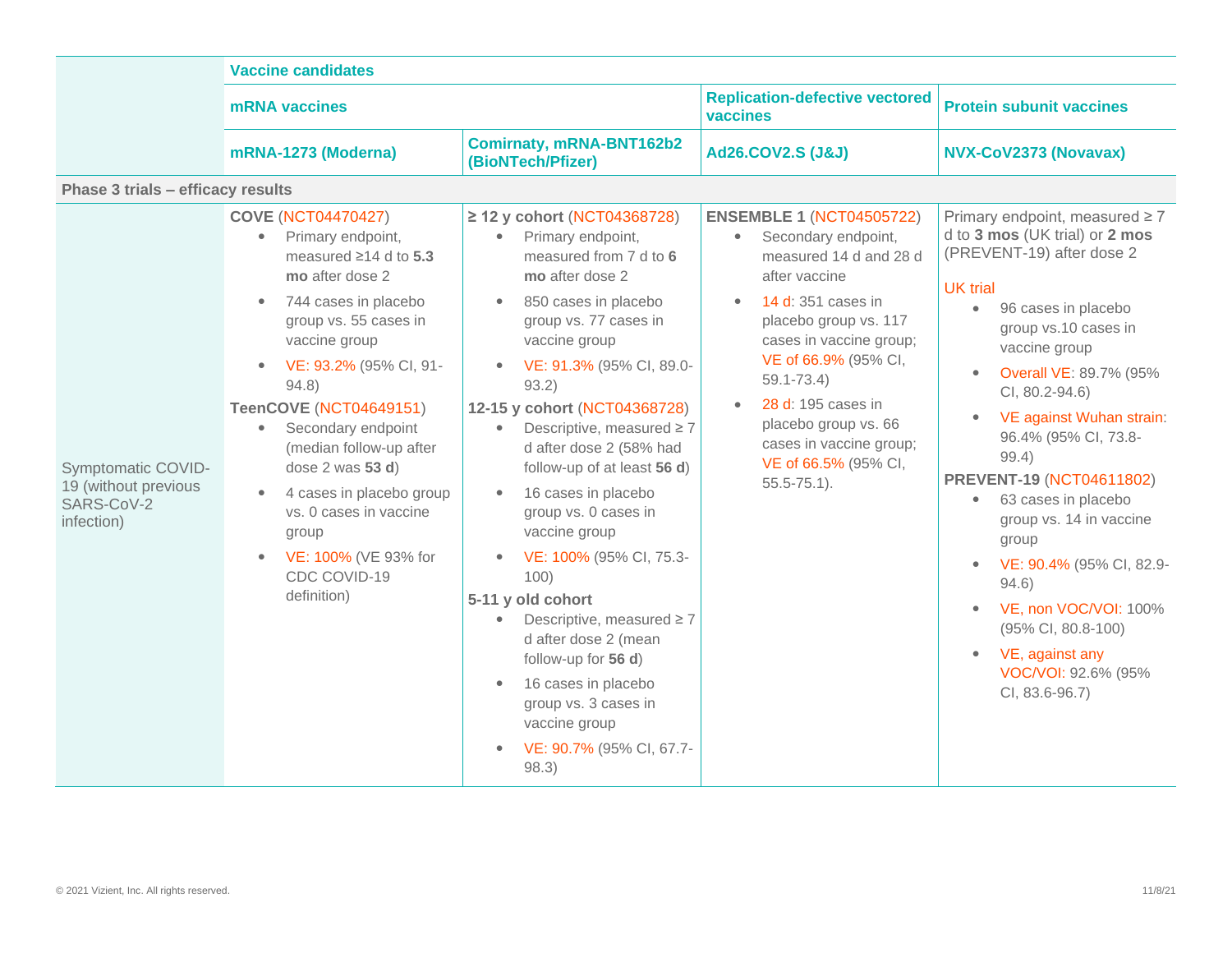|                                | <b>Vaccine candidates</b>                                                                                                                                                                                                                                                           |                                                                                                                                                                                                                                                                                                                                                                    |                                                                                                                                                                                                                                                                                                                                                                                                                                                                                                                                                                                                                                                                                                                                                            |                                                                                                                                                                                                                                                                                                                                                                                                                                    |
|--------------------------------|-------------------------------------------------------------------------------------------------------------------------------------------------------------------------------------------------------------------------------------------------------------------------------------|--------------------------------------------------------------------------------------------------------------------------------------------------------------------------------------------------------------------------------------------------------------------------------------------------------------------------------------------------------------------|------------------------------------------------------------------------------------------------------------------------------------------------------------------------------------------------------------------------------------------------------------------------------------------------------------------------------------------------------------------------------------------------------------------------------------------------------------------------------------------------------------------------------------------------------------------------------------------------------------------------------------------------------------------------------------------------------------------------------------------------------------|------------------------------------------------------------------------------------------------------------------------------------------------------------------------------------------------------------------------------------------------------------------------------------------------------------------------------------------------------------------------------------------------------------------------------------|
|                                | mRNA vaccines                                                                                                                                                                                                                                                                       |                                                                                                                                                                                                                                                                                                                                                                    | <b>Replication-defective vectored</b><br>vaccines                                                                                                                                                                                                                                                                                                                                                                                                                                                                                                                                                                                                                                                                                                          | <b>Protein subunit vaccines</b>                                                                                                                                                                                                                                                                                                                                                                                                    |
|                                | mRNA-1273 (Moderna)                                                                                                                                                                                                                                                                 | Comirnaty, mRNA-BNT162b2<br>(BioNTech/Pfizer)                                                                                                                                                                                                                                                                                                                      | <b>Ad26.COV2.S (J&amp;J)</b>                                                                                                                                                                                                                                                                                                                                                                                                                                                                                                                                                                                                                                                                                                                               | NVX-CoV2373 (Novavax)                                                                                                                                                                                                                                                                                                                                                                                                              |
| Moderate or severe<br>COVID-19 | <b>COVE</b><br>Secondary endpoint,<br>$\bullet$<br>prevention of severe<br>COVID-19 up to 5.3 mo<br>106 cases in placebo<br>$\bullet$<br>group vs. 2 cases in<br>vaccine group<br>VE: 98.2% (95% CI, 92.8-<br>$\bullet$<br>99.6)<br><b>TeenCOVE</b><br>No severe cases<br>$\bullet$ | $\geq$ 12 y old cohort<br>Secondary endpoint,<br>$\bullet$<br>prevention of severe<br>COVID-19 up to 6 mo<br>after dose 1<br>30 cases in placebo<br>$\bullet$<br>group vs. 1 case in<br>vaccine group<br>VE: 96.7% (95% CI, 80.3-<br>$\bullet$<br>99.9)<br>12-15 y old cohort<br>$\bullet$<br>No severe cases<br>5-11 y old cohort<br>No severe cases<br>$\bullet$ | Primary endpoint,<br>$\bullet$<br>(moderate to<br>severe/critical),<br>measured 14 d and 28 d<br>after vaccine<br>14 d: 348 cases in<br>$\bullet$<br>placebo group vs. 116<br>cases in vaccine group;<br>VE of 66.9% (95% CI, 59-<br>$73.4$ ).<br>28 d: 193 cases in<br>placebo group vs. 66<br>cases in vaccine group;<br>VE of 66.1% (95% CI, 55-<br>$74.8$ ).<br>U.S. only: VE of 72%<br>$\bullet$<br>(95% CI, 58.2-81.7)<br>Planned analysis<br>$\bullet$<br>(severe/critical)<br>measured 14 d and 28 d<br>after vaccine<br>14 d: 60 cases in placebo<br>group vs. 14 cases in<br>vaccine group; VE of<br>76.7% (95% CI, 54.6-<br>89.1)<br>28 d: 34 cases in placebo<br>group vs. 5 cases in<br>vaccine group; VE of<br>85.4% (95% CI, 54.2-<br>96.9) | <b>UK</b> trial<br>$\bullet$<br>Secondary endpoint,<br>prevention of severe<br>cases<br>5 cases in placebo group<br>vs. 0 cases in vaccine<br>group<br>VE (non alpha strain):<br>96.4% (95% CI, 73.8-<br>99.5)<br><b>PREVENT-19</b><br>Secondary endpoint,<br>$\bullet$<br>prevention of moderate<br>to severe cases<br>14 cases in placebo<br>$\bullet$<br>group vs. 0 cases in<br>vaccine group<br>VE: 100% (95% CI, 87-<br>100) |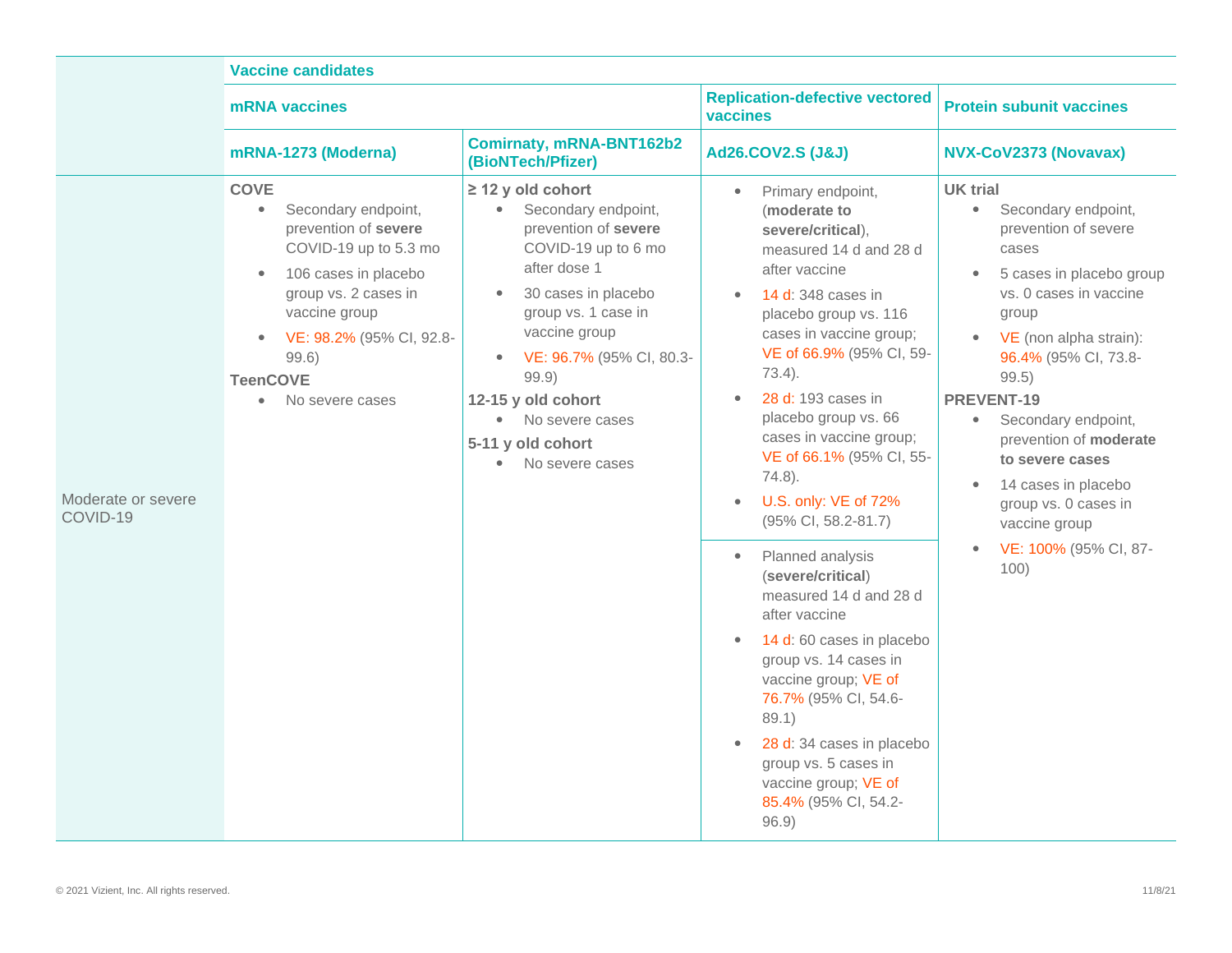|                            | <b>Vaccine candidates</b>                                                                                                                                                                                                                                                                                                                                                                                                                                                                                                                                                                                                                                                                                                                                                                                                                                                                                                                                                                                                                                                                                                                                                                                           |                                                                                                                                                                     |                                                                                                                                               |                                                                                                                      |
|----------------------------|---------------------------------------------------------------------------------------------------------------------------------------------------------------------------------------------------------------------------------------------------------------------------------------------------------------------------------------------------------------------------------------------------------------------------------------------------------------------------------------------------------------------------------------------------------------------------------------------------------------------------------------------------------------------------------------------------------------------------------------------------------------------------------------------------------------------------------------------------------------------------------------------------------------------------------------------------------------------------------------------------------------------------------------------------------------------------------------------------------------------------------------------------------------------------------------------------------------------|---------------------------------------------------------------------------------------------------------------------------------------------------------------------|-----------------------------------------------------------------------------------------------------------------------------------------------|----------------------------------------------------------------------------------------------------------------------|
|                            | mRNA vaccines                                                                                                                                                                                                                                                                                                                                                                                                                                                                                                                                                                                                                                                                                                                                                                                                                                                                                                                                                                                                                                                                                                                                                                                                       |                                                                                                                                                                     | <b>Replication-defective vectored</b><br>vaccines                                                                                             | <b>Protein subunit vaccines</b>                                                                                      |
|                            | mRNA-1273 (Moderna)                                                                                                                                                                                                                                                                                                                                                                                                                                                                                                                                                                                                                                                                                                                                                                                                                                                                                                                                                                                                                                                                                                                                                                                                 | <b>Comirnaty, mRNA-BNT162b2</b><br>(BioNTech/Pfizer)                                                                                                                | <b>Ad26.COV2.S (J&amp;J)</b>                                                                                                                  | NVX-CoV2373 (Novavax)                                                                                                |
| COVID-19 related<br>deaths | COVE (5.3 mo follow-up)<br>3 in placebo group<br>$\bullet$<br>1 in vaccine group                                                                                                                                                                                                                                                                                                                                                                                                                                                                                                                                                                                                                                                                                                                                                                                                                                                                                                                                                                                                                                                                                                                                    | $\geq$ 12 y old cohort (6 mo follow-<br>up)<br>COVID-19 or COVID-19<br>$\bullet$<br>pneumonia<br>3 in placebo group<br>$\bullet$<br>1 in vaccine group<br>$\bullet$ | <b>ENSEMBLE 1</b><br>5 in placebo group<br>$\bullet$<br>0 in vaccine group<br>$\bullet$                                                       | <b>UK</b> trial<br>1 in placebo group<br>$\bullet$<br>1 in vaccine group<br>۰<br>PREVENT-19<br>0 deaths<br>$\bullet$ |
| <b>Variants of Concern</b> |                                                                                                                                                                                                                                                                                                                                                                                                                                                                                                                                                                                                                                                                                                                                                                                                                                                                                                                                                                                                                                                                                                                                                                                                                     |                                                                                                                                                                     |                                                                                                                                               |                                                                                                                      |
| Definition                 | Evidence of an increase in transmissibility, more severe disease, significant reduction in neutralization by antibodies generated during<br>previous infection or vaccination, reduced effectiveness of treatments or vaccines, or diagnostic detection failures.                                                                                                                                                                                                                                                                                                                                                                                                                                                                                                                                                                                                                                                                                                                                                                                                                                                                                                                                                   |                                                                                                                                                                     |                                                                                                                                               |                                                                                                                      |
| B.1.617.2 (Delta)          | Front-line workers in US (Delta prominent weeks) <sup>h</sup><br>Adjusted VE against symptomatic disease: 66% (95% CI, 26-<br>$\bullet$<br>84)<br>Mayo Clinic (Jan. - July 2021) <sup>j</sup><br>England <sup>k,l</sup><br>Adjusted VE against<br>VE against symptomatic<br>$\bullet$<br>symptomatic infection<br>infection in July: 76%<br>≥21 d after dose 1: 35.6%<br>(95% CI, 58-87).<br>(95% CI, 22.7-46.4)<br>VE against hospitalization<br>$\bullet$<br>≥14 d after dose 2: 88.0%<br>$\bullet$<br>in July: 81% (95% CI, 33-<br>(95% CI, 85.3-90.1)<br>$96.3$ ).<br>VE for hospitalization<br>Ontario (Dec. 2020 - May<br>after second dose <sup>q</sup> : 96%<br>$2021$ <sup>m</sup><br>(95% CI, 86-99) vs. 96%<br>VE against symptomatic<br>$\bullet$<br>infection $\geq 14$ d after dose<br>for alpha.<br>1:70%; 95% CI, 64-76<br>Mayo Clinic (Jan. - July 2021) <sup>j</sup><br>(vs. 82% for alpha).<br>VE against symptomatic<br>$\bullet$<br>infection in July: 42%<br>VE against hospitalization<br>(95% CI, 13-32%).<br>or death $\geq$ 14 d after dose<br>1: 90% (95% CI, 82-94).<br>VE against hospitalization<br>Qatar (Dec. 2020 - July 2021) <sup>n</sup><br>in July:75% (95% CI, 24-<br>93.9%). |                                                                                                                                                                     | VA (Feb. $1 - Aug. 13$ ) <sup>i</sup><br>VE (95% CI) against infection:<br>March: 88% (87-89)<br>$\bullet$<br>August: 3% (-7-12)<br>$\bullet$ | <b>NR</b>                                                                                                            |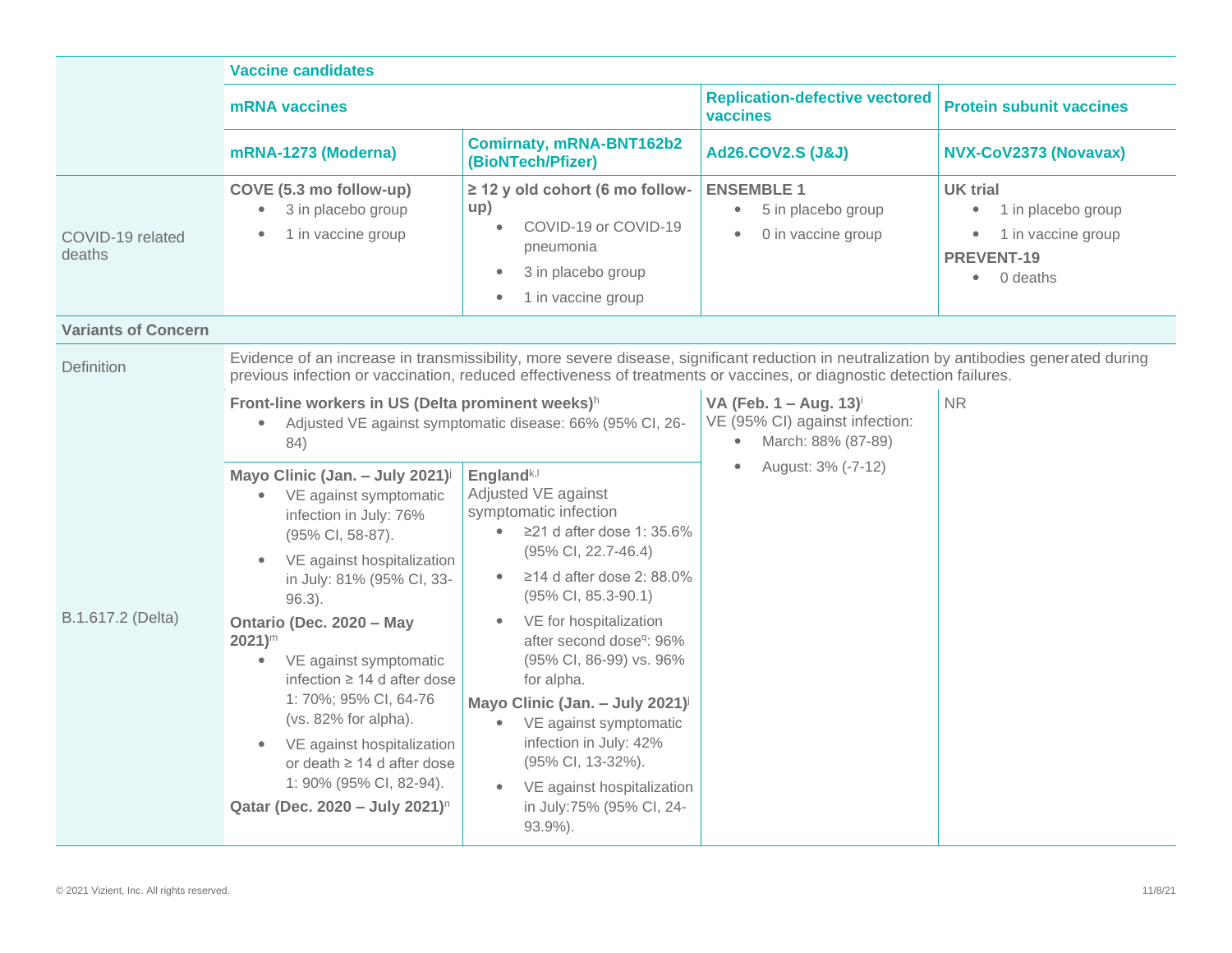| <b>Vaccine candidates</b>                                                                                                                                                                                                                                                                                                                                                                                                                                                                                      |                                                                                                                                                                                                                                                                                                                                                                                                                                                                                                                                                                                                                                                                                                                                                                                                                                                                                                                                                                          |                                                   |                                 |  |  |
|----------------------------------------------------------------------------------------------------------------------------------------------------------------------------------------------------------------------------------------------------------------------------------------------------------------------------------------------------------------------------------------------------------------------------------------------------------------------------------------------------------------|--------------------------------------------------------------------------------------------------------------------------------------------------------------------------------------------------------------------------------------------------------------------------------------------------------------------------------------------------------------------------------------------------------------------------------------------------------------------------------------------------------------------------------------------------------------------------------------------------------------------------------------------------------------------------------------------------------------------------------------------------------------------------------------------------------------------------------------------------------------------------------------------------------------------------------------------------------------------------|---------------------------------------------------|---------------------------------|--|--|
| <b>mRNA</b> vaccines                                                                                                                                                                                                                                                                                                                                                                                                                                                                                           |                                                                                                                                                                                                                                                                                                                                                                                                                                                                                                                                                                                                                                                                                                                                                                                                                                                                                                                                                                          | <b>Replication-defective vectored</b><br>vaccines | <b>Protein subunit vaccines</b> |  |  |
| mRNA-1273 (Moderna)                                                                                                                                                                                                                                                                                                                                                                                                                                                                                            | <b>Comirnaty, mRNA-BNT162b2</b><br>(BioNTech/Pfizer)                                                                                                                                                                                                                                                                                                                                                                                                                                                                                                                                                                                                                                                                                                                                                                                                                                                                                                                     | <b>Ad26.COV2.S (J&amp;J)</b>                      | NVX-CoV2373 (Novavax)           |  |  |
| VE against asymptomatic or<br>symptomatic infection<br>$\geq$ 14 d after dose 1: 79%<br>$\bullet$<br>(95% CI, 58.9-90.1).<br>$\geq$ 14 d after dose 2:<br>$\bullet$<br>84.8% (95% CI, 75.9-<br>$90.8$ ).<br>VE against severe,<br>$\bullet$<br>critical, or fatal CV19<br>disease $\geq$ 14 d after dose<br>2: 100% (95% CI, 41.2-<br>$100$ ).<br>VA (Feb. $1 - Aug. 13$ ) <sup>i</sup><br>VE against infection<br>March: 92% (95% CI, 92-<br>$\bullet$<br>93)<br>August: 64% (95% CI, 62-<br>$\bullet$<br>66) | Ontario (Dec. 2020 - May<br>$2021$ <sup>m</sup><br>VE against symptomatic<br>disease:<br>• $\geq$ 14 d after dose 1: 57%;<br>95% CI, 53-61% (vs. 67%<br>for alpha).<br>$\geq$ 7 d after dose 2: 92%;<br>$\bullet$<br>95% CI, 90-94%.<br>VE against hospitalization<br>$\bullet$<br>or death $\geq$ 14 d after dose<br>1: 81%; 95% CI, 76-86.<br>Qatar (Dec. 2020 - July 2021) <sup>n</sup><br>VE against asymptomatic or<br>symptomatic infection:<br>$\geq$ 14 d after dose 1:<br>$\bullet$<br>64.2% (95% CI, 38.1-<br>$80.1\%$ ).<br>$\geq$ 14 d after dose 2:<br>$\bullet$<br>53.5% (95% CI, 43.9-<br>$61.4\%$ ).<br>VE against severe, critical<br>or fatal COVID-19<br>disease ≥ 14 d after dose<br>2: 89.7% (95% CI, 61-<br>98.1%).<br><b>Scotland</b> <sup>o</sup><br>VE for RT-PCR confirmed<br>infection 14 d after second dose:<br>79% (95% CI, 75-82) vs. 92% for<br>alpha.<br>Israel (June - July 2021) <sup><math>p</math></sup><br>VE and lower/upper Cls: |                                                   |                                 |  |  |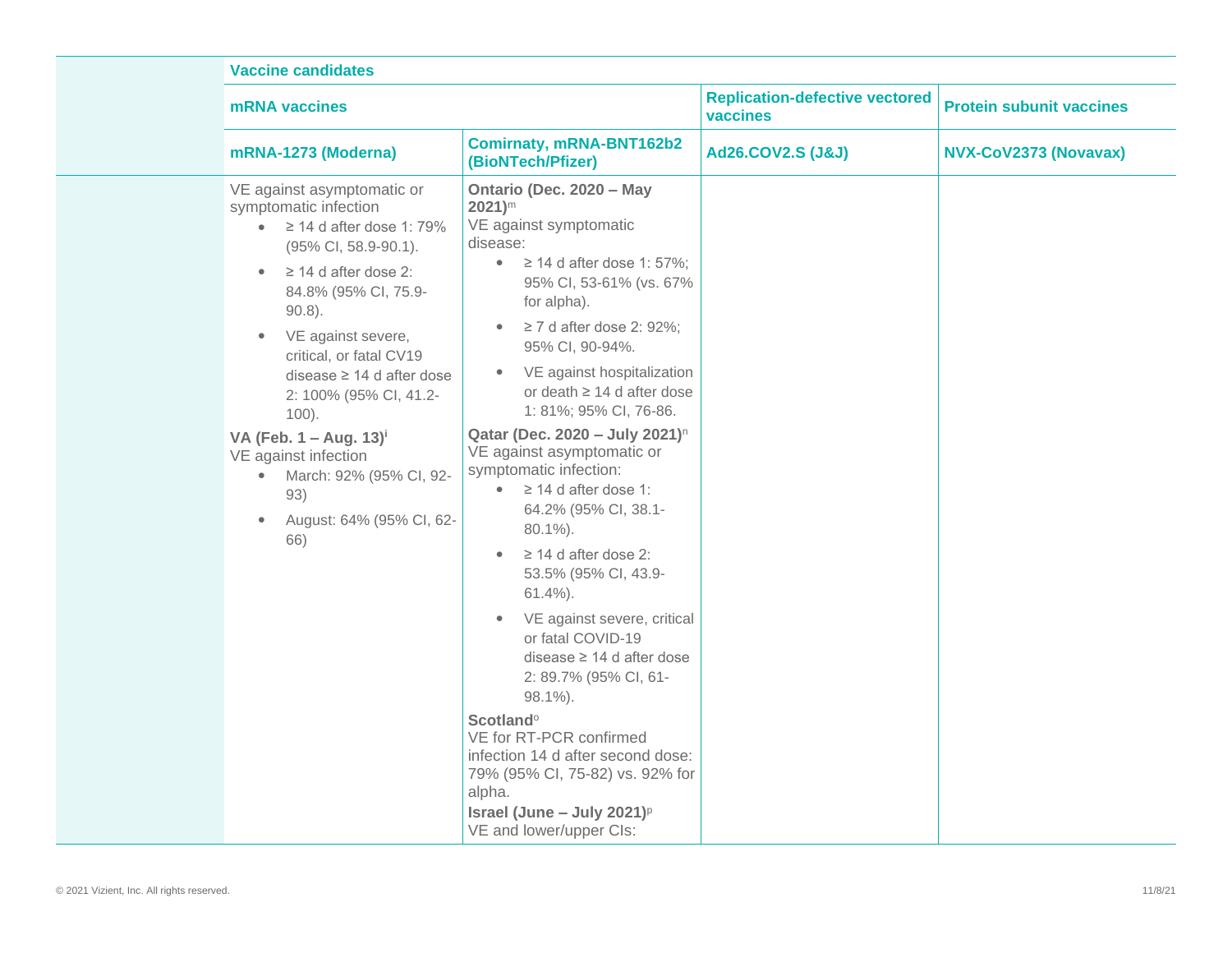| <b>Vaccine candidates</b>                                                                                                                |                                                                                                                                                                                                                                                                                                                                                                                                                                                                                                                                                                                                                                                                                                                                |                                                   |                                 |
|------------------------------------------------------------------------------------------------------------------------------------------|--------------------------------------------------------------------------------------------------------------------------------------------------------------------------------------------------------------------------------------------------------------------------------------------------------------------------------------------------------------------------------------------------------------------------------------------------------------------------------------------------------------------------------------------------------------------------------------------------------------------------------------------------------------------------------------------------------------------------------|---------------------------------------------------|---------------------------------|
| mRNA vaccines                                                                                                                            |                                                                                                                                                                                                                                                                                                                                                                                                                                                                                                                                                                                                                                                                                                                                | <b>Replication-defective vectored</b><br>vaccines | <b>Protein subunit vaccines</b> |
| mRNA-1273 (Moderna)                                                                                                                      | <b>Comirnaty, mRNA-BNT162b2</b><br>(BioNTech/Pfizer)                                                                                                                                                                                                                                                                                                                                                                                                                                                                                                                                                                                                                                                                           | <b>Ad26.COV2.S (J&amp;J)</b>                      | NVX-CoV2373 (Novavax)           |
| $\bullet$<br>$\bullet$<br>$\bullet$<br>$\bullet$<br>$2021$ <sup>q</sup><br>$\bullet$<br>$\bullet$<br>$\bullet$<br>$\bullet$<br>$\bullet$ | SARS-CoV-2 cases:<br>39.0% (9.0-59.0)<br>Symptomatic COVID-19:<br>40.5% (8.7-61.2)<br>COVID-19 hospitalization:<br>88.0% (78.9-93.2)<br>Severe-COVID-19: 91.4%<br>$(82.5 - 95.7)$<br>Kaiser (Dec. 2021 - August<br>VE (95% CI) against:<br>• SARS-CoV-2 infection:<br>73% (72-74).<br>Hospital admission: 90%<br>$(89-92)$ .<br>SARS-CoV-2 infection<br>declined from 88% during<br>first full mo after<br>vaccination to 47% (43-<br>51) after 5 mos.<br>Delta infection declined<br>from 93% during first full<br>mo after vaccination to<br>53% (39-65) after 4 mos.<br>Delta hospitalizations:<br>93% (84-96) up to 6 mos<br>VA (Feb. 1 - Aug. 13) <sup>i</sup><br>VE (95% CI) against infection:<br>in March: 91% (91-92) |                                                   |                                 |
| $\bullet$                                                                                                                                | in August: 50% (47-52)                                                                                                                                                                                                                                                                                                                                                                                                                                                                                                                                                                                                                                                                                                         |                                                   |                                 |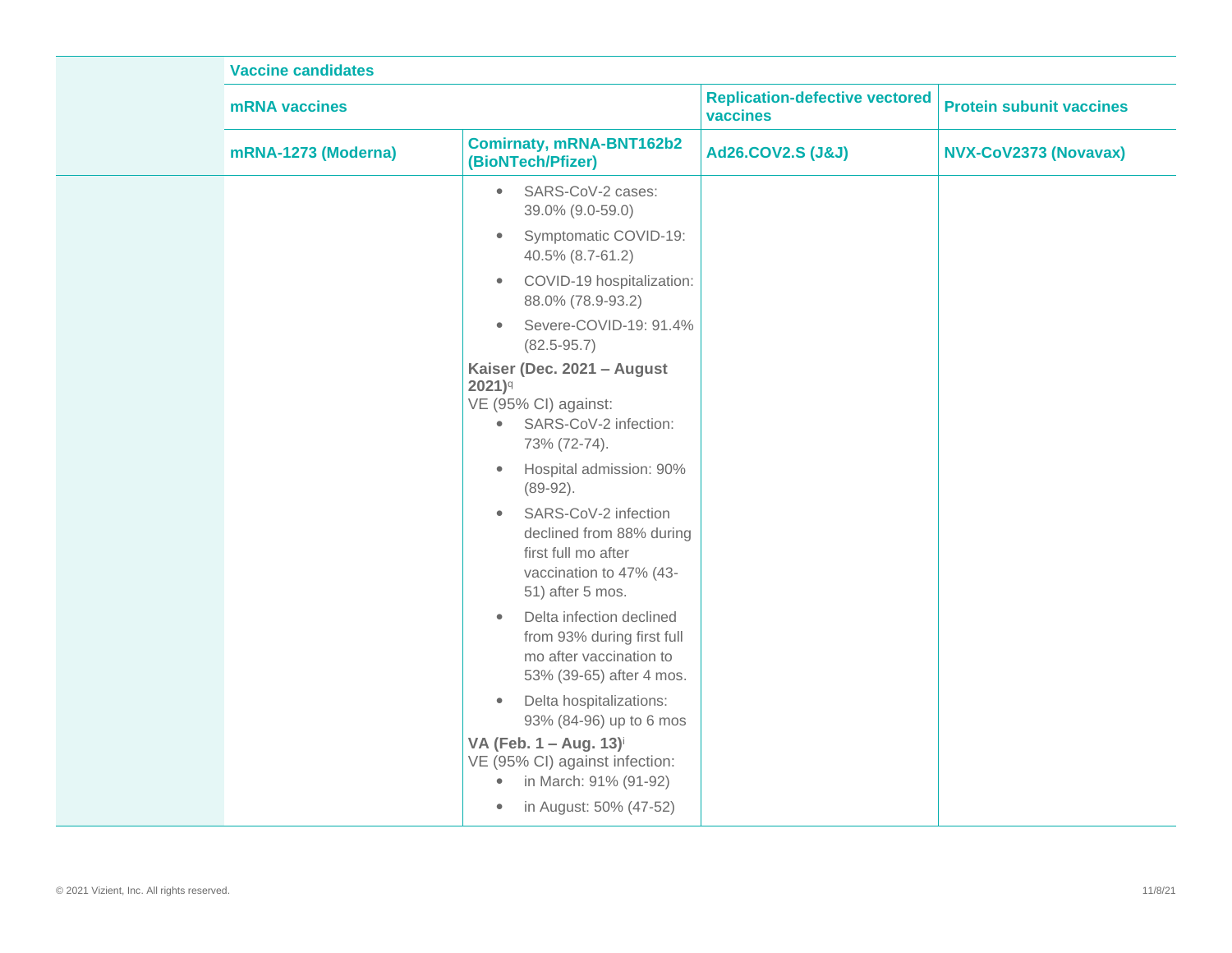|           | <b>Vaccine candidates</b>                                                                                                                                                          |                                                                                                                                                                                                                                                                       |                                                                                                                   |                                                                                             |
|-----------|------------------------------------------------------------------------------------------------------------------------------------------------------------------------------------|-----------------------------------------------------------------------------------------------------------------------------------------------------------------------------------------------------------------------------------------------------------------------|-------------------------------------------------------------------------------------------------------------------|---------------------------------------------------------------------------------------------|
|           | <b>mRNA</b> vaccines                                                                                                                                                               |                                                                                                                                                                                                                                                                       | <b>Replication-defective vectored</b><br>vaccines                                                                 | <b>Protein subunit vaccines</b>                                                             |
|           | mRNA-1273 (Moderna)                                                                                                                                                                | <b>Comirnaty, mRNA-BNT162b2</b><br>(BioNTech/Pfizer)                                                                                                                                                                                                                  | <b>Ad26.COV2.S (J&amp;J)</b>                                                                                      | NVX-CoV2373 (Novavax)                                                                       |
| CPT codes | 91301 (\$0.010)<br>$\bullet$<br>$0011A - first dose$<br>$(\$40.00)$<br>$0012A -$ second dose<br>$(\$40.00)$<br>$0013A -$ third dose<br>$(\$40.00)$<br>0064A - booster<br>$\bullet$ | Purple cap<br>91300 (\$0.010)<br>$0001A - first dose$<br>$(\$40.00)$<br>$0002A -$ second dose<br>$(\$40.00)$<br>$0003A -$ third dose<br>$(\$40.00)$<br>$0004A -$ booster<br>Orange cap<br>91307 (\$0.010)<br>$\bullet$<br>$0071A - first dose$<br>0072A - second dose | 91303 (\$0.010)<br>$\bullet$<br>$0031A - single dose$<br>$\bullet$<br>$(\$40.00)$<br>0034A - booster<br>$\bullet$ | 91304<br>$\bullet$<br>$0041A - first dose$<br>$\bullet$<br>0042A - second dose<br>$\bullet$ |

Abbreviations: ADE = adverse drug event; bAb = binding antibodies; BU = beyond use; CPT = current procedural terminology; CVST = cerebral venous sinus thrombosis; EMA = European Medicines Agency; EUA = emergency use authorization; GBS = Guillain-Barre syndrome; HIT = heparin induced thrombocytopenia; LNP = lipid nanoparticle; mRNA = messenger ribonucleic acid; SAB = spontaneous abortion; TTS = thrombotic thrombocytopenia syndrome; ULT = ultra-low temperature; VE = vaccine efficacy; VTE = venous thromboembolism; VP = viral particle

## **References**

<sup>a</sup> Atmar RL, Lyke KE, Deming ME. Heterologous SARS-CoV-2 booster vaccination – preliminary report. medRxiv. Posted Oct. 15, 2021. doi: 10.1101/2021.10.10.21264827.

- <sup>b</sup> Novavax. Novavax statement on participation in mix-and-match COVID-19 vaccine booster trial in the United Kingdom. Novavax website. https://ir.novavax.com/2021-05-21-Novavax-Statement-on-Participation-in-Mix-and-Match-COVID-19-Vaccine-Booster-Trial-in-the-United-Kingdom. Accessed July 15, 2021.
- <sup>c</sup> Shimabukuro TT, Kim SY, Myers TR, et al. Preliminary findings of mRNA COVID-19 vaccine safety in pregnant persons. *N Engl J Med.* 2021;384(24):2273-2282.
- d Zauche LH, Wallace B, Smoots AN, et al. Receipt of mRNA COVID-19 vaccines preconception and during pregnancy and risk of self-reported spontaneous abortions, CDC v-safe COVID-19 vaccine pregnancy registry 2020-21. Research Square. Posted August 9, 2021. doi: 10.21203/rs.3.rs-798175/v1.
- e Public Health Ontario. Adverse events following immunization for COVID-19 in Ontario: December 13, 2020 to October 24, 2021. Public Health Ontario website. [https://www.publichealthontario.ca/-](https://www.publichealthontario.ca/-/media/documents/ncov/epi/covid-19-aefi-report.pdf?la=en) [/media/documents/ncov/epi/covid-19-aefi-report.pdf?la=en.](https://www.publichealthontario.ca/-/media/documents/ncov/epi/covid-19-aefi-report.pdf?la=en) Accessed November 4, 2021.
- <sup>f</sup> Mevorach D, Anis E, Cedar N, et al. Myocarditis afer BNT162b2 mRNA vaccine against COVID-19 in Israel. *N Engl J Med*. Published online October 6, 2021, doi: 10.1056/NEJMoa2109730.
- <sup>g</sup> Woo EJ, Mba-Jonas A, Dimova RB, Alimchandani M, Zinderman CE, Nair N. Association of receipt of the Ad26.COV2.S Covid-19 vaccine with presumptive Guillain-Barre Syndrome, February-July 2021. *JAMA.* 2021;326(16):1606-1613.
- <sup>h</sup> Fowlkes A, Gaglani M, Groover K, et al. Effectiveness of COVID-19 vaccines in preventing SARS-CoV-2 infection among frontline workers before and during B.1.617.2 (Delta) variant predominance Eight U.S. locations, December 2020-August 2021. *MMWR Morb Mortal Wkly Rep*. 2021;70:1167-1169.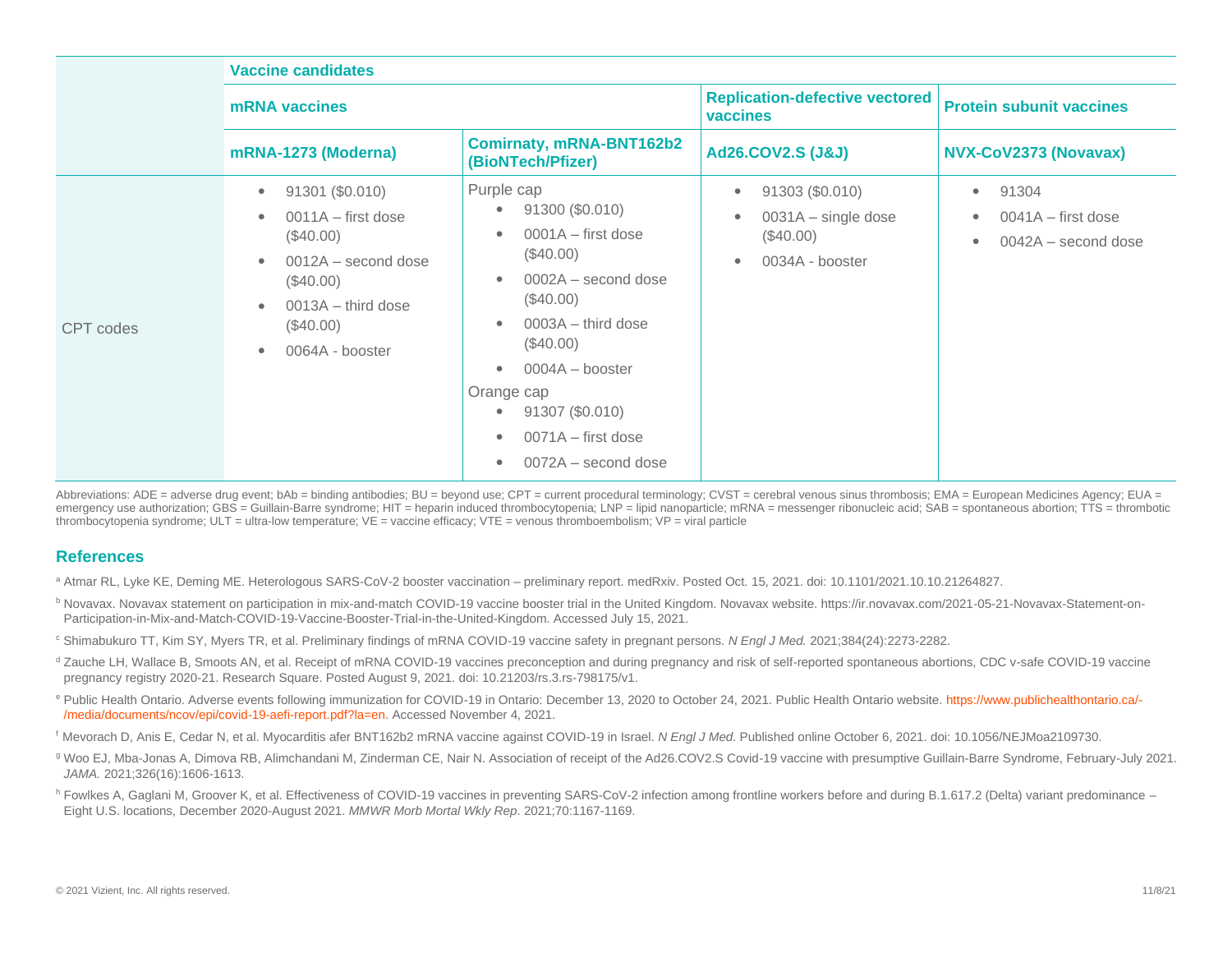- <sup>i</sup> Cohn BA, Cirillo PM, Murphy CC, Krigbaum NY, Wallace AW. Breakthrough SARS-CoV-2 infections in 620,000 U.S. veterans, February 1, 2021 to August 13, 2021. medRxiv. Posted October 14, 2021. doi: [https://doi.org/10.1101/2021.10.13.21264966.](https://doi.org/10.1101/2021.10.13.21264966)
- <sup>j</sup> Puranik A, Lenehan PJ, Silvert E, et al. Comparison of two highly-effective mRNA vaccines for COVID-19 during periods of Alpha and Delta variant prevalence. medRxiv. Posted August 21, 2021. doi: [https://doi.org/10.1101/2021.08.06.21261707.](https://doi.org/10.1101/2021.08.06.21261707)
- <sup>k</sup> Bernal JL, Andrews N, Gower C, et al. Effectiveness of COVID-19 vaccines against the B.1.617.2 (Delta) variant. New Engl J Med. 2021;385(7):585-594.
- <sup>1</sup> Stowe J, Andrews N, Gower C, et al. Effectiveness of COVID-19 vaccines against hospital admission with the Delta (B.1.617.2) variant. Global Health Network website. https://media.tghn.org/articles/Effectiveness\_of\_COVID-19\_vaccines\_against\_hospital\_admission\_with\_the\_Delta\_B.\_G6gnnqJ.pdf. Accessed June 29, 2021.
- <sup>m</sup> Nasreen S, Chung H, He S, et al. Effectiveness of mRNA and ChAdOx1 COVID-19 vaccines against symptomatic SARS-CoV-2 infection and severe outcomes with variants of concern in Ontario. medRxiv. Posted September 30, 2021. doi: [https://doi.org/10.1101/2021.06.28.21259420.](https://doi.org/10.1101/2021.06.28.21259420)
- <sup>n</sup> Tang P, Hasa MR, Chemaitelly H, et al. BNT162b2 and mRNA-1273 COVID-19 vaccine effectiveness against the Delta (B.1.617.2) variant in Qatar. Nat Med. Published online ahead of print Nov. 2, 2021. doi: 10.1038/s41591-021-01583-4.
- <sup>o</sup> Sheikh A, McMenamin J, Taylor B, Robertson C for Public Health Scotland and the EAVE II Collaborators. SARS-CoV-2 Delta VOC in Scotland: demographics, risk of hospital admission, and vaccine effectiveness. *Lancet*. 2021;397(10293):2461-2462.
- P Israel Ministry of Health. Unpublished preliminary data collected June 20,2021 July 17, 2021 (delta variant). As cited in https://www.nature.com/articles/d41586-021-02054-z. Available at [https://www.gov.il/BlobFolder/reports/vaccine-efficacy-safety-follow-up-committee/he/files\\_publications\\_corona\\_two-dose-vaccination-data.pdf.](https://www.gov.il/BlobFolder/reports/vaccine-efficacy-safety-follow-up-committee/he/files_publications_corona_two-dose-vaccination-data.pdf)
- <sup>q</sup> Tartof SY, Slezak JM, Fischer H, et al. Effectiveness of mRNA BNT162b2 COVID-19 vaccine up to 6 months in a large integrated health system in the USA: a retrospective cohort study. *Lancet*. 2021;398(10309):1407-1416.